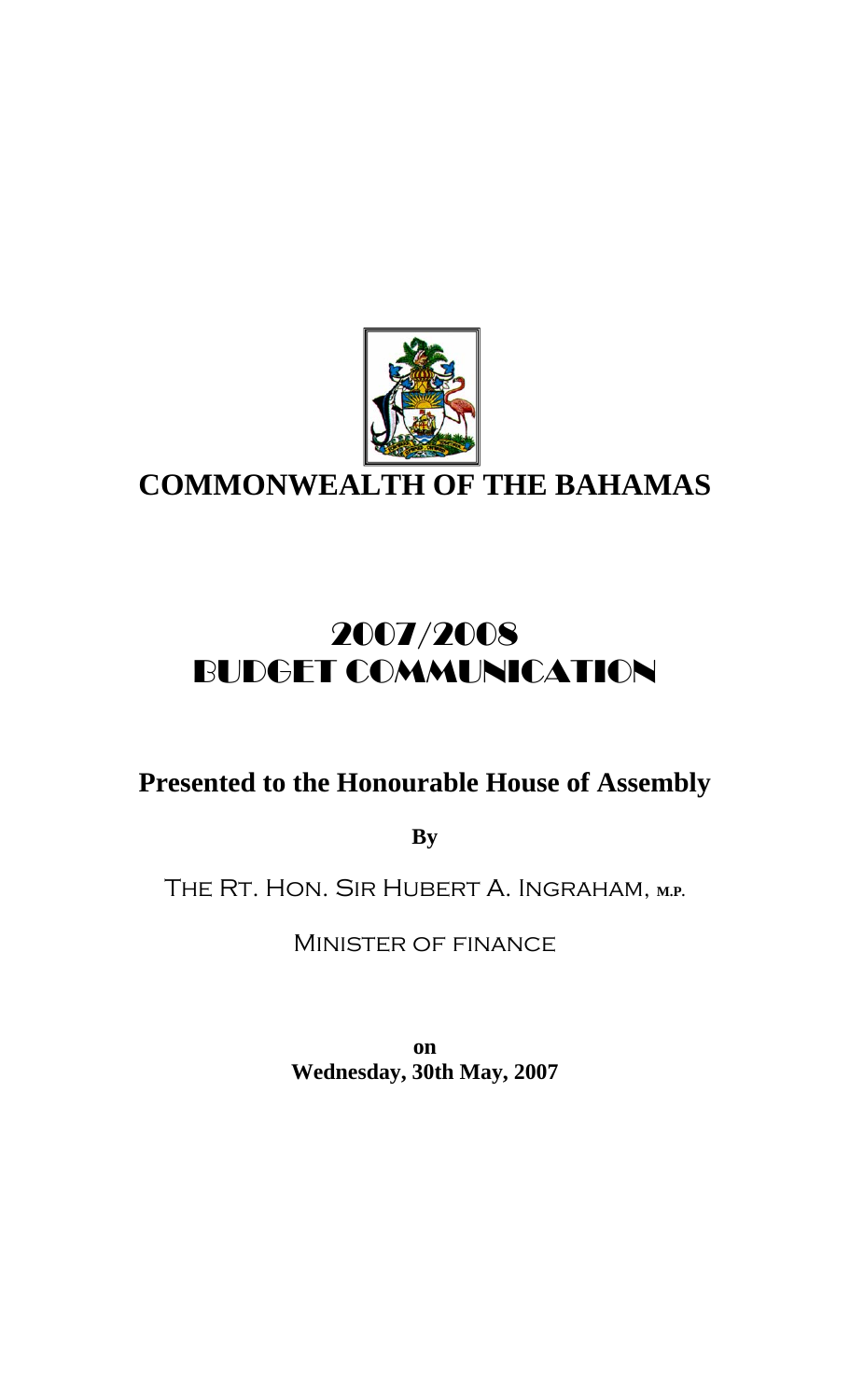### **2007/08 BUDGET COMMUNICATION**

 **Mr. Speaker, I have the honour to present the 2007/08 Budget Communication.** 

### **INTRODUCTION**

 **This 2007/2008 Budget is my Government's first budget in this our third non-consecutive term in office. This budget reflects the aims and objectives of my administration as we begin to implement our Trust Agenda.** 

**We, the majority Party in this Honourable House have been entrusted by the people of The Bahamas with the leadership of the Government. We humbly accept that honour and that responsibility.** 

**Mr. Speaker,** 

**Leadership in public life calls for and indeed, requires integrity, transparency, accountability and compassion so as to engender trust in Government.** 

**My government will undergird our administration of the people's business with these principles beginning with this 2007/2008 Budget.** 

**Those entrusted with leadership responsibility ought also to have a clear sense of direction, a demonstrated ability to recognize and assess challenges, and a willingness and ability to make decisions.** 

**We in the governing party recognize the challenges facing the Government of The Bahamas at the beginning of this new**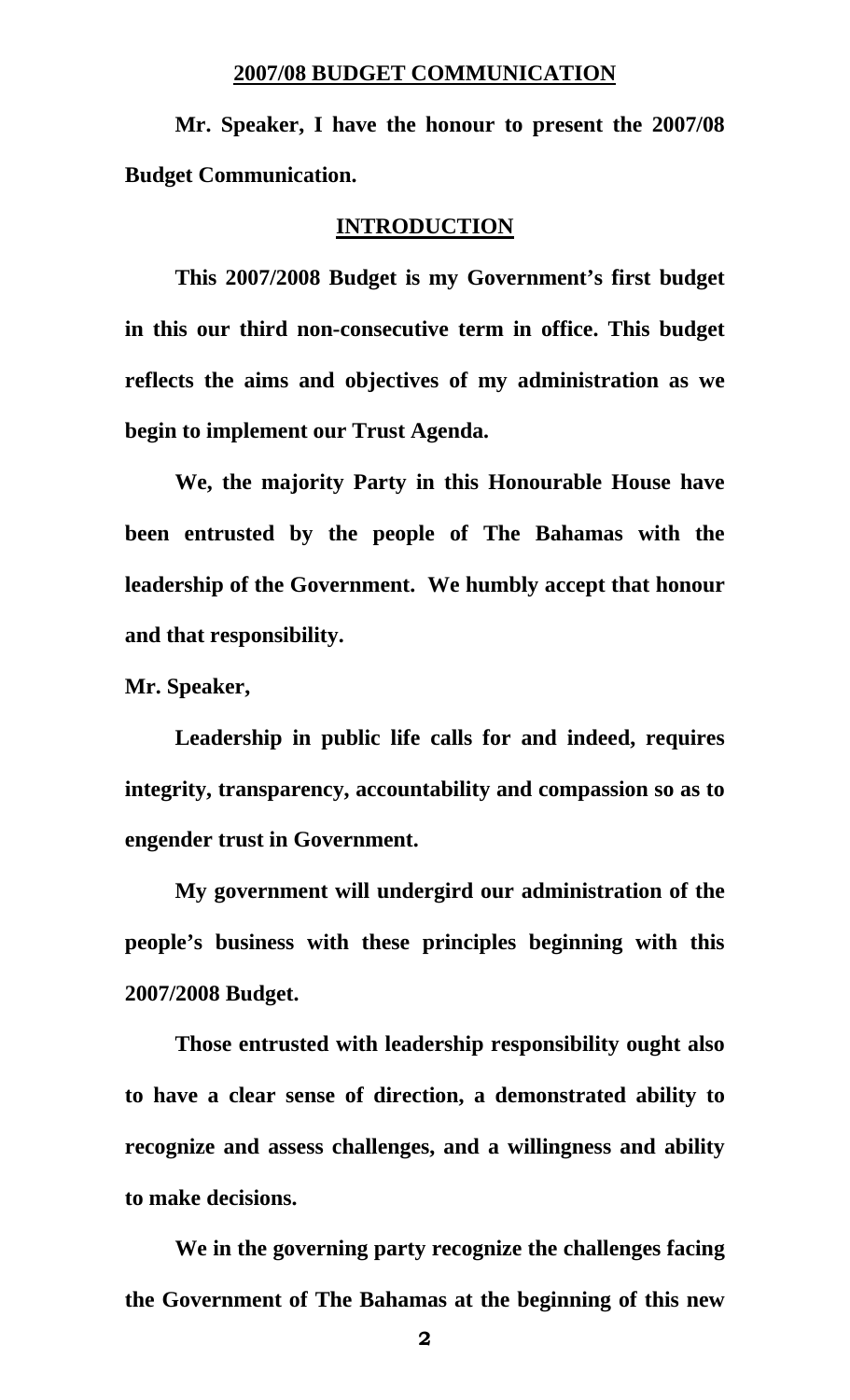**fiscal period; we have assessed those challenges and we are acting to address them with a focused resolve.** 

 **Our mission, though challenging is clear. We seek to so govern the affairs of state as to advance the sense of security, wellbeing, pride and prosperity of the people of our nation. As we govern, we want to ensure that we act ethically, fairly and accountably. Most of all, we want to act for all. We want to build trust in government again.** 

 **International institutions such as the World Bank, the International Monetary Fund and the Inter-American Development Bank, increasingly point to the fundamental importance of establishing and maintaining trust in governmental institutions. They maintain that growth and development increasingly depend on the strength and stability of a society. Hence, where trust in the integrity and quality of governmental institutions exists, that is, where 'good governance' exists, economies grow and nations prosper.** 

**Consistent with our undertaking to demonstrate transparency, accountability and orderly budgeting, I will submit to this Honourable House in January or February of each fiscal year, a Mid-Year Budget Statement. That Statement will set out the economic background of the fiscal year-to-date, the fiscal performance in the first 6 months of the current fiscal year, and will submit any proposed additions to expenditure for approval.** 

**3 3 3 3 3 3 3 3 3 4 3 3**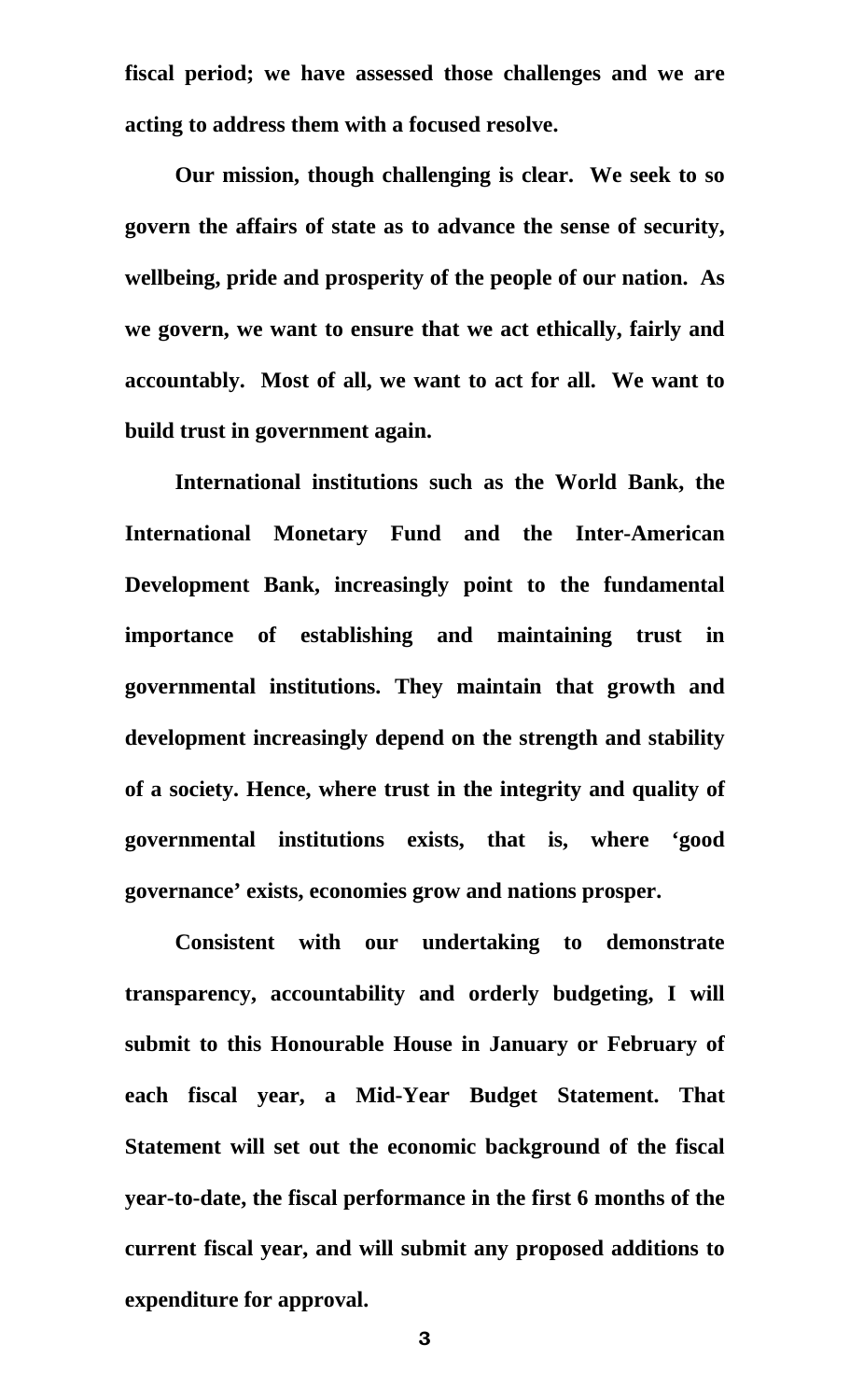**These adjustments, Supplementary Estimates, will be submitted at that time so that this Honourable House and the community at large can see where and why adjustments are necessary. In the course of discussion of these Supplementary Estimates this Honourable House will be able to determine which agencies of Government are implementing orderly budgeting procedures and those which are not. This will ensure that all agencies remain within budget. It will also be possible to determine what are really unforeseen circumstances that give rise to additional expenditures and therefore justify expenditure adjustment, and what do not qualify as "unforeseen".** 

**This procedure will get away from the current situation where Contingencies Warrants are issued and there is an interminable delay in submitting the Supplementary Appropriations validating the Warrants. Indeed, the outcome usually is that the Supplementary Appropropriations are delayed until the end of the fiscal year and buried with the other budgetary documentation. In the interests of transparency, accountability and orderly budgeting this procedure will be eliminated and the procedure outlined put in place.** 

#### **ECONOMIC POLICY**

**Mr. Speaker, our path to a restoration of trust in Government requires a sound and sustained economic policy.**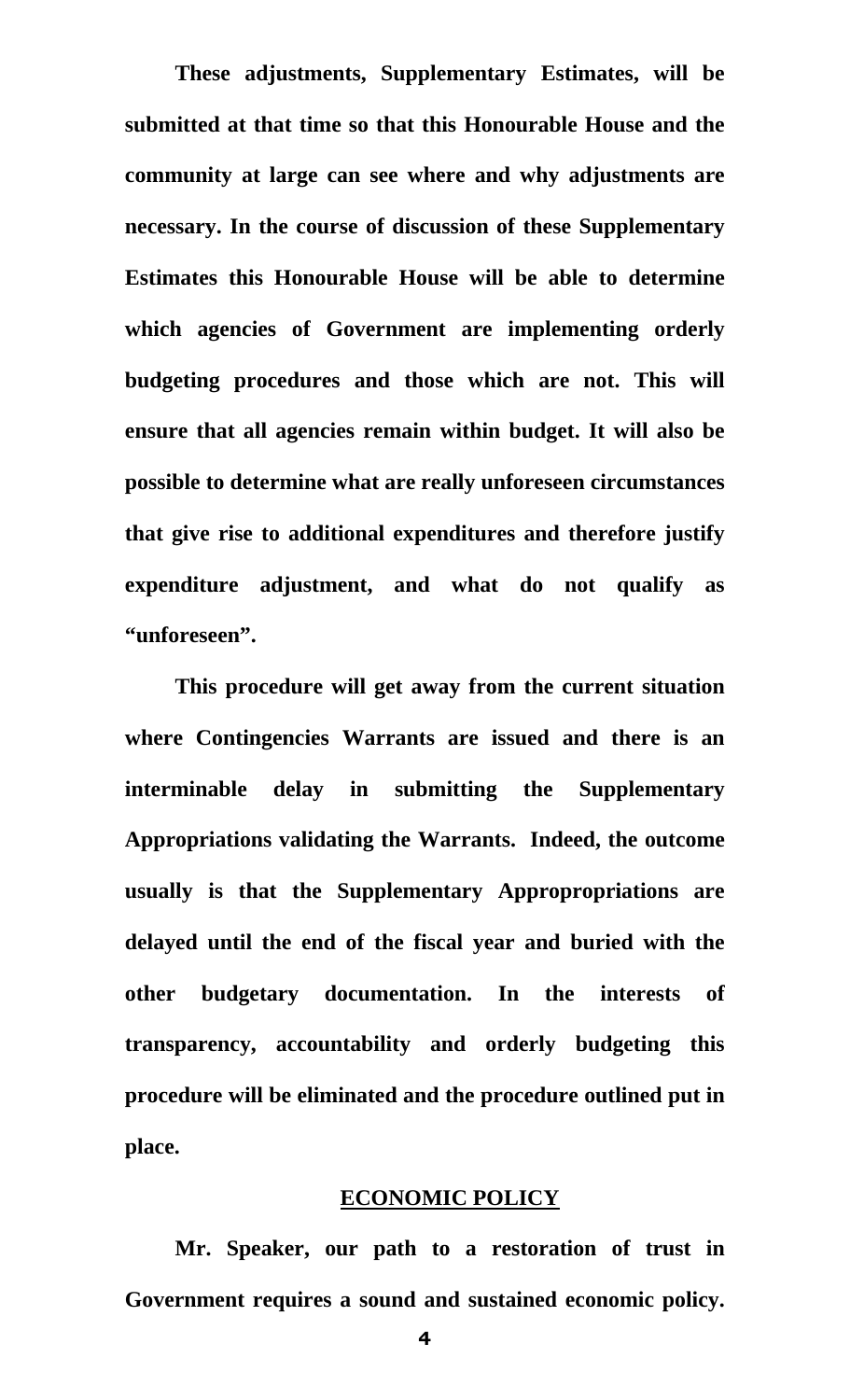**Such an economic policy will be supported by a sound fiscal policy. It is for this reason that before setting out my Government's fiscal policy for 2007/08 I wish to set out my Government's objective and overall economic policy.** 

 **We aim, over the next five years, to do the following:** 

- ¾ **Create good paying jobs for unemployed Bahamians;**
- ¾ **Encourage income growth for those who are employed;**
- ¾ **Increase Bahamian entrepreneurship and ownership in our economy;**
- ¾ **Reduce poverty, particularly in our inner city areas and in our Family Islands;**
- ¾ **Create balance in our economic growth by responsibly spreading prosperity to our Family Islands;**
- ¾ **Invest our prosperity in the improvement of our society generally: in security, in education, in health, in social welfare and in youth development; and**
- ¾ **Safeguard our environment and heritage for present and future generations.**

### **ENCOURAGING FOREIGN DIRECT INVESTMENT**

**Mr. Speaker,** 

**5 5 5 5 5 6 5 5**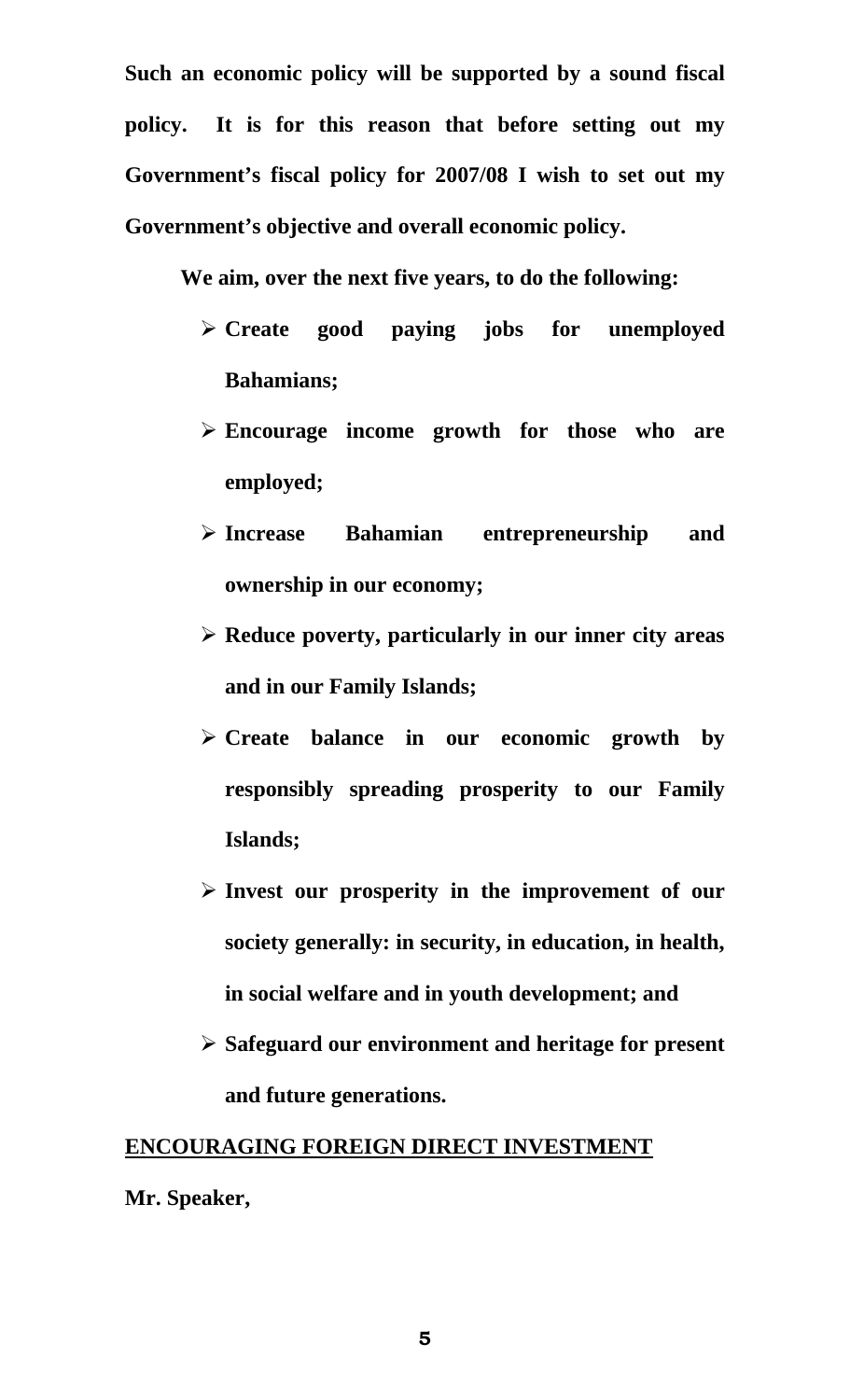**In pursuit of these objectives we will give priority attention to encouraging and facilitating investment, as was outlined in the Speech from the Throne.** 

**There is no doubt, I believe all will agree, that the restoration and expansion of the Bahamian economy over the last fifteen years was substantially achieved by the significant levels of foreign direct investment inflows. Clearly, continued foreign direct investments are necessary to produce the rate of economic growth required to meet our economic and social needs going forward.** 

**Our interest in encouraging and facilitating foreign direct investment will be coupled with our determination to encourage and facilitate domestic investment.** 

### **SUSTAINABILITY**

**Mr. Speaker, while we have the ability, we do not have the right to mismanage our environmental resources thereby compromising our ability to pass on to our children that which has been passed on to us.** 

**My Government is firmly of the view that our pursuit of economic growth must be balanced against the environmental needs of future generations of Bahamians. Hence, safeguarding our environment and heritage will be a fundamental tenet of the economic policy of the Government I lead.** 

**As a consequence, all investors in our economy, both domestic and international, concerned with financing major** 

**6 6 6 6 6 6 6 6 6**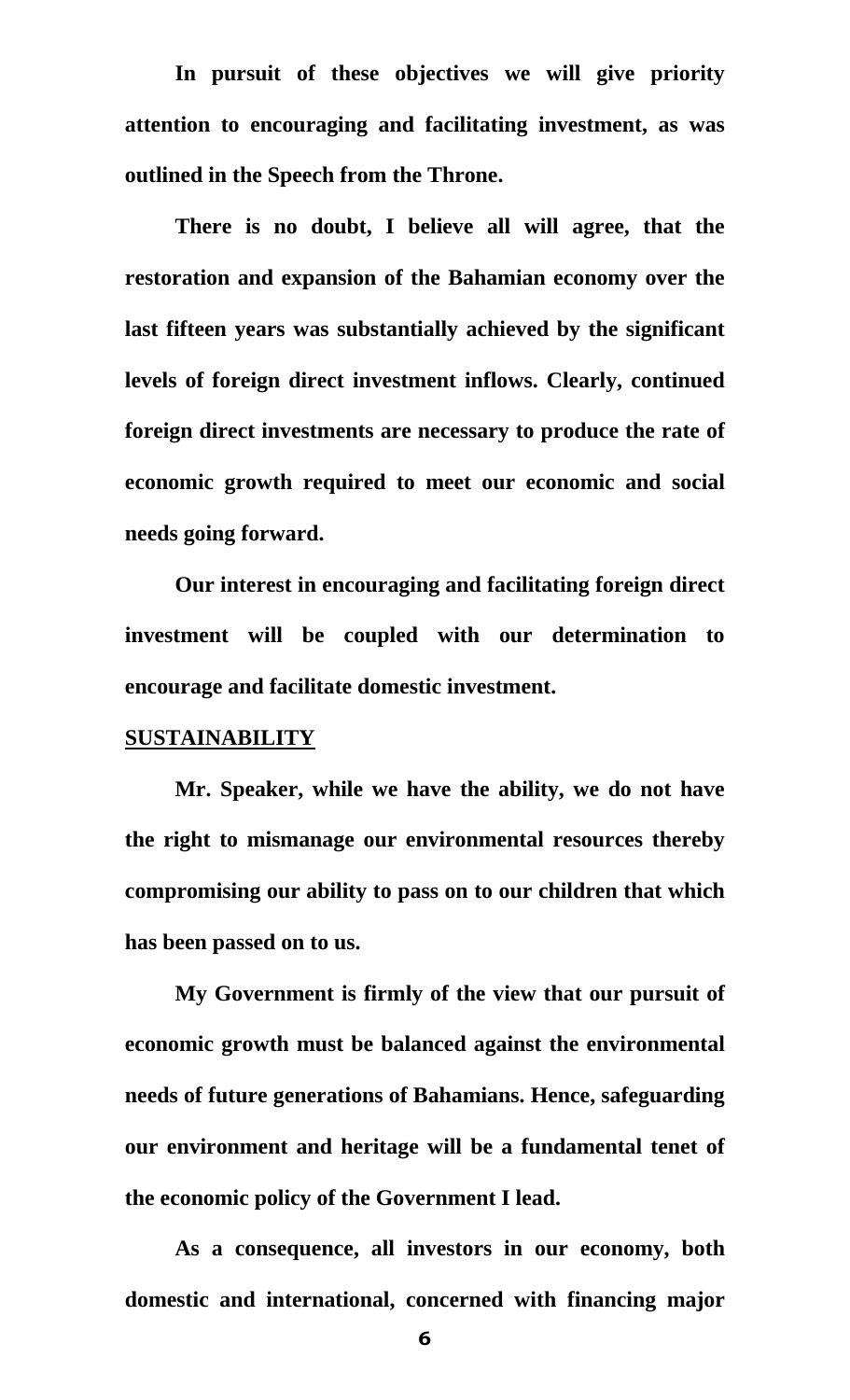**capital development projects in The Bahamas will be made aware of our requirement that development meet not only the desired aims of the investor but also the long-term needs of the Bahamian people, most particularly of the people in whose communities projects are being developed.** 

**We are confident that enlightened investors share my Government's 'environment-friendly' investment policy.** 

**Mr. Speaker, it is my Government's expressed view that accelerated economic growth, as is necessary for the financial wellbeing of our people, can take place at an environmentally sustainable level and in a way not offensive to our social norms and traditions. It will require, however, that we put equal emphasis on the quality of growth as on the quantity of growth. This will be a decided departure from the way things have been done in more recent times.** 

### **NATIONAL STATISTICS**

**Mr. Speaker, economic policy cannot be successfully pursued without accurate, timely information. Fortunately, we have virtually at our finger-tips, the required technology to collate and process economic information. What we need is routine, sustained collection of data and its useful application.** 

**I cannot overstate the importance of the production of credible national statistics, spanning as full a range as is possible of the nation's activities, and including its demographic, social and economic development.**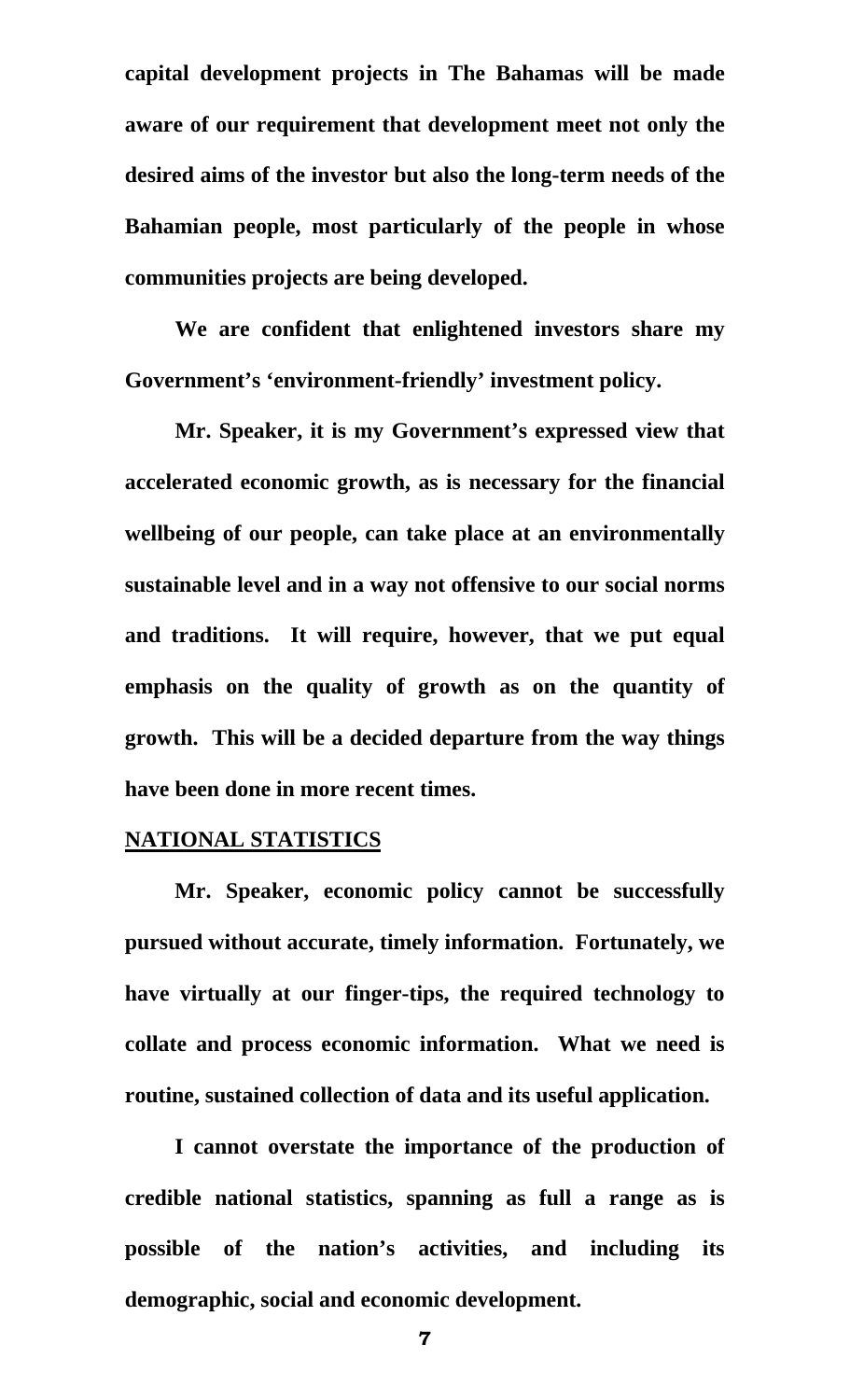**National statistics must be comprehensive, published in a timely manner and must meet the highest international standard for accuracy and other criteria.** 

**To date, we have made a great deal of progress in producing reliable and timely data across a wide spectrum of economic and social activities. Much of the credit for this state of affairs belongs to the Department of Statistics.** 

**In recent days it has come to light that data on cruise visitors for 2005 had to be revised. The original data had been prepared by the Ministry of Tourism. The Central Bank of The Bahamas and the Department of Statistics have examined the revised data and have concluded that the impact of the revision on the calculation of Gross Domestic Product and the other economic and monetary aggregates is likely to be minimal. Similar considerations apply to the forecasts by the IMF. The tables and economic commentary annexed to this Communication note this.** 

**However, in accordance with our precepts of good governance, my Government believes that the Department of Statistics should in future, sign-off on tourism data and similar economic indicators** 

# **THE BAHAMIAN ECONOMY**

**The Bahamian economy expanded in 2006 despite moderation in tourism performance during the year. Economic growth was sustained by foreign direct investment inflows and**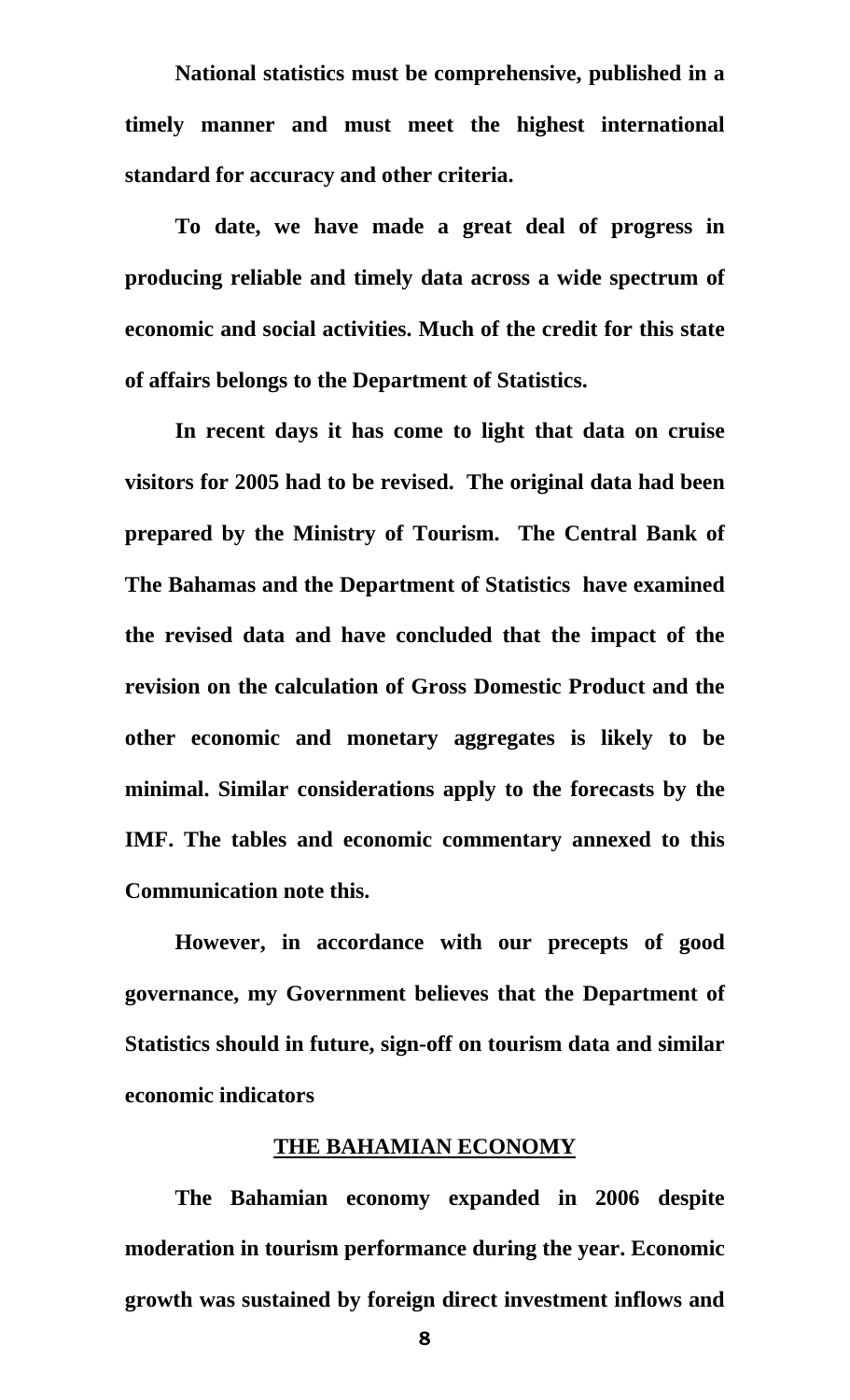**by substantial growth in domestic credit. Foreign Direct Investment amounted to \$705.8 million in 2006 of which \$233.3 million or 33% represented the sale of land to international persons. Domestic credit in 2006 expanded by 14.3% or \$843.4 million.** 

**The pace of economic growth was driven by growth in both construction activity and consumer demand. The outlook for construction in 2007 is positive.** 

**Data for tourism indicate a moderation in performance for 2006 as total visitors declined by 1.0% to 4.73million and the increase in room revenues slowed. A further moderation in performance is likely to result during 2007 as a consequence of the removal of hotel rooms from service to accommodate refurbishment and replacement.** 

**Preliminary data for the 12-month period ending March, 2007, indicated a rate of inflation of 2.3%, and preliminary estimates show a decline in the rate of unemployment from 9.2% to 7.6%.** 

**Under pressure of robust credit growth and heavy import demand from investment projects, the Balance of Payments current account deficit grew by \$729.5million to \$1,582.5million. The result was a tightening in bank liquidity at the end of 2006 and early 2007, and a reduction in foreign reserves of \$79million for 2006.**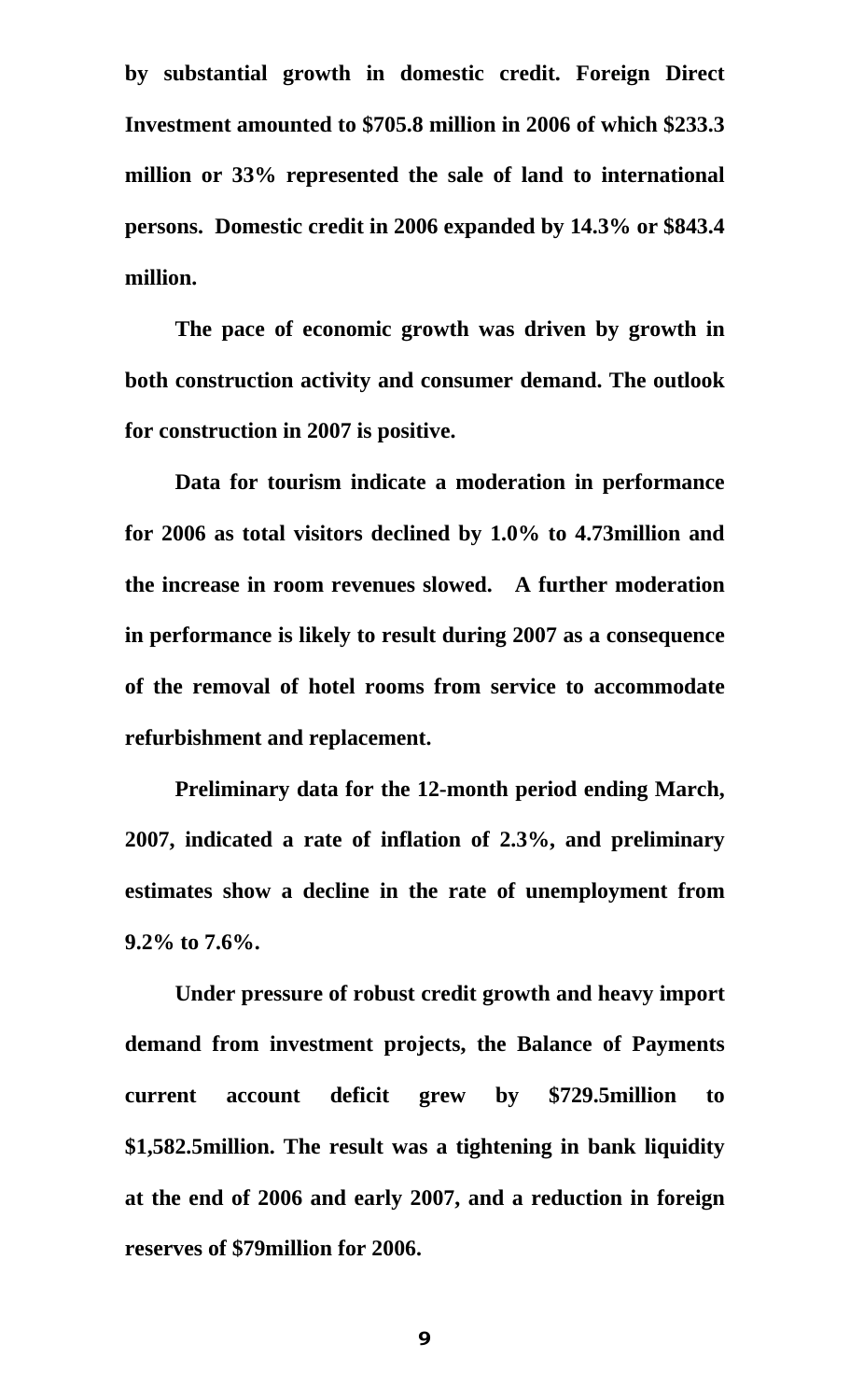**Mr. Speaker, the International Monetary Fund's World Economic Outlook for April 2007, projects the Bahamian economy to grow by 4.5% in real terms in 2007 and by 4.0% in real terms in 2008. These growth rates take into account a slow-down in the growth rate of the US economy from 3.3% in 2006 to 2.2% in 2007 and a slightly increased rate of 2.8% in 2008, there being no major disruption in that economy. In the case of The Bahamas, the projections also take into account the coming on stream of investment projects.** 

**Mr. Speaker, I advise that a detailed review of the progress of the Bahamian economy is due to take place in September 2007 when the next IMF Article IV Mission visits The Bahamas. The Mission will provide its usual reasonably objective assessment of the state of our economy and we look forward to that visit. Following the precedent set by my Government in 1999, the Report of the IMF Mission will be published as soon as it is finalized.** 

**Later in the year the Rating Agencies will visit us and as their findings are published these too will be available to the Bahamian public and to international investors.** 

### **FISCAL POLICY**

**Mr. Speaker, sound economic policy must be supported by sound fiscal policy. We realize, and the Bahamian people realize, that confidence in the Bahamian economy, which**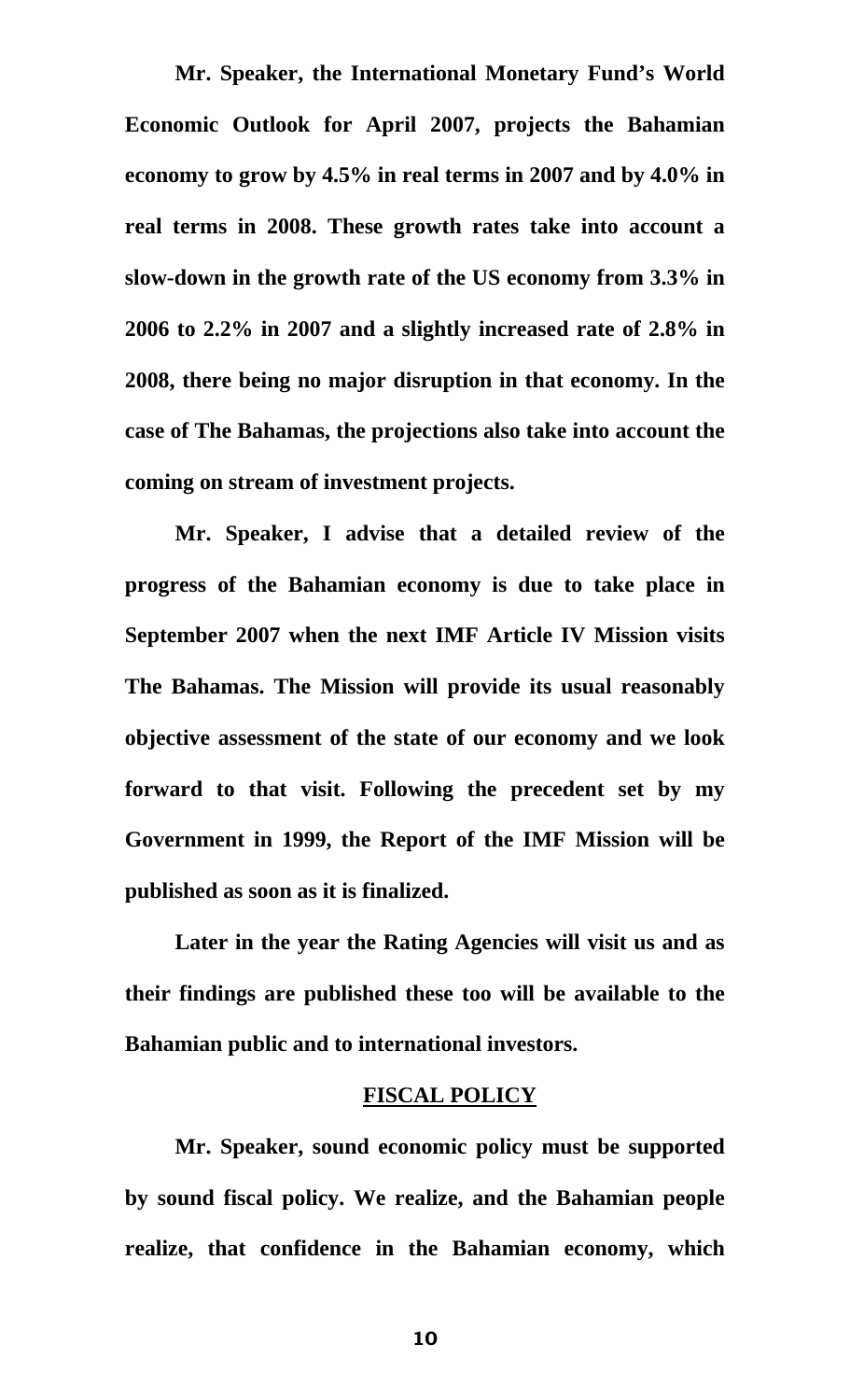**generates employment and incomes, requires Government to pursue sound fiscal policies.** 

**In the Speech from the Throne we specifically commit to a "Balanced Budget" fiscal policy. I make this commitment once again and from 2007/08 we place ourselves on a course that takes us towards meeting this commitment. Thus, the 2007/08 Budget projects a planned Recurrent Budget Surplus, the first such planned Surplus since the 2000/01 Budget. This is the first step in eliminating the overall fiscal deficit – an objective we effectively achieved in 1999/00 and 2000/01. We intend to repeat these achievements in the coming years.** 

**Furthermore, Mr. Speaker, we believe that in this Budget we can begin the process of reducing the ratio of Government Debt to GDP. Thereafter, we fully expect to accelerate this progress.** 

**Each reduction of 1% in the ratio of Government Debt to GDP is approximately \$60million. Thus, a reduction of 3% in the ratio of Government Debt to GDP – bringing the ratio down from 38% to 35% - would represent a reduction in the level of Government Debt of \$180million. This reduction in the level of Government Debt would reduce the interest cost of the Debt by about \$13million, assuming an overall interest rate of 7%. Moreover, the reduction in the level of Government Debt would release the equivalent amount of resources, \$180million, for private sector productive purposes. There would be less**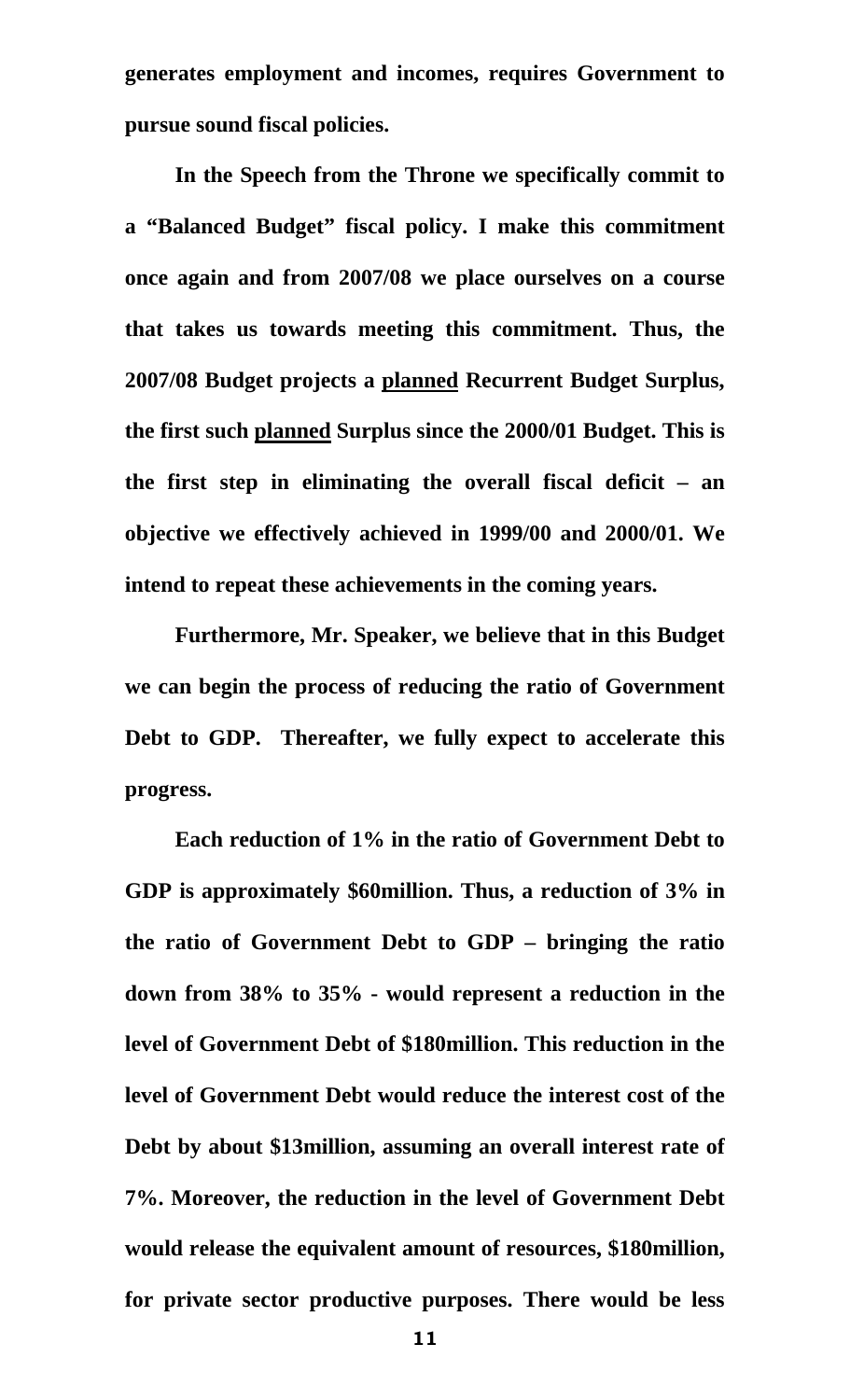**interest rate pressures because the Government's funding requirements would be reduced, and it would open up further prospects for relaxing controls on the outflow of capital.** 

**It has to be emphasized that at present the level of Government Debt is manageable but it is crucial to the soundness of the fiscal position of The Bahamas that we move quickly to reduce the ratio of that Debt to GDP and not allow it to drift upwards as it has in recent years. In this context, it will be recalled that in our last term in office we were successful in reducing the ratio of Government Debt to GDP in the years 1999 to 2001 to less than 33%. We know that we can – and will - repeat that achievement. There are a number of policies that will enable us to do so.** 

**Firstly, we intend to ensure that the economy expands at the fastest sustainable rate over the coming years. We can point to our successful track record in this regard. A rapid rate of growth can generate the recurrent revenues necessary to reduce the fiscal deficit while also providing scope for expanding expenditure on essential public services and infrastructure. The projections for economic growth in 2007 and 2008 provide confidence that this growth strategy will be successful.** 

**Secondly, we intend to be especially prudent in our public expenditure policies. We will carefully heed the demands for**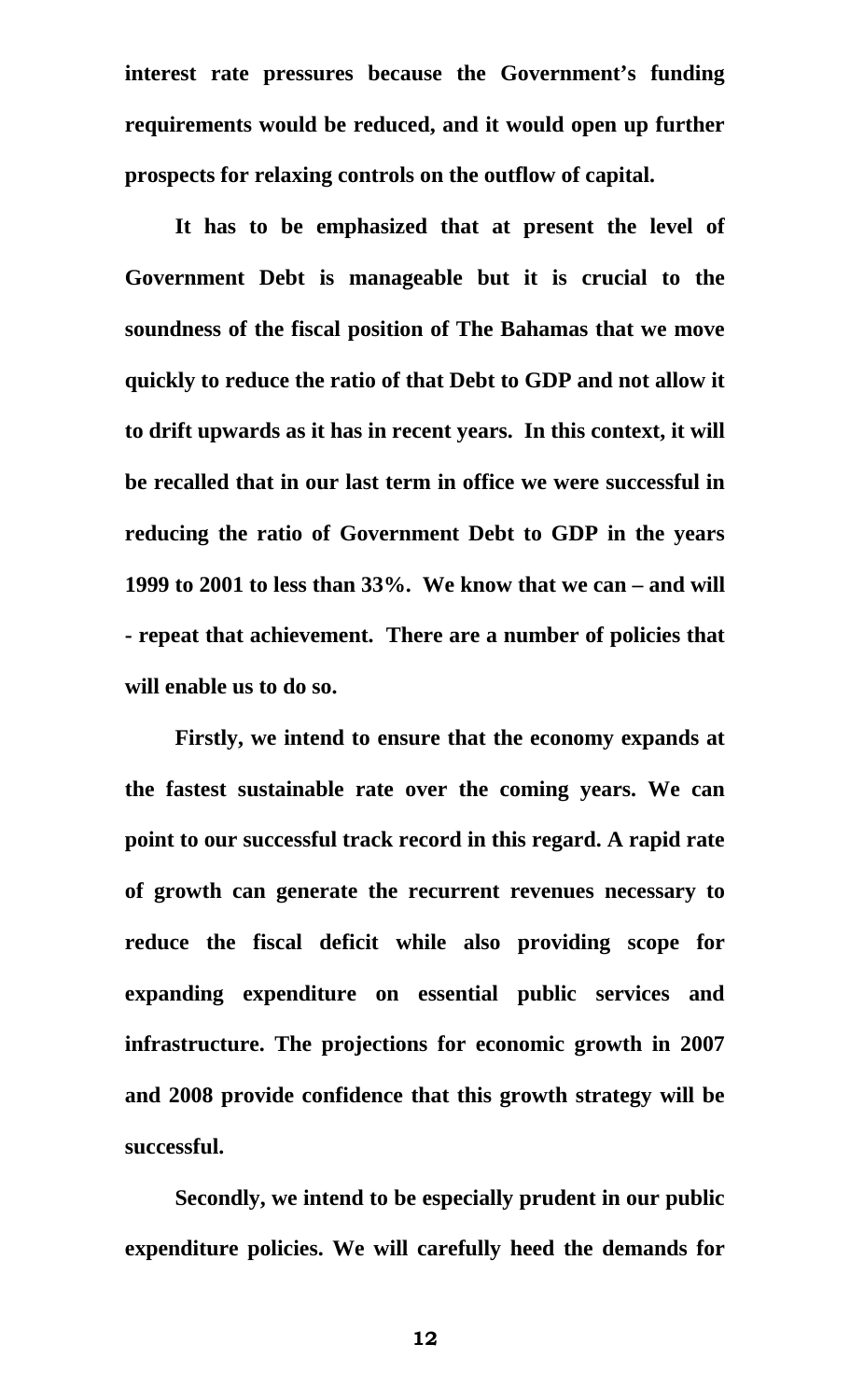**priority services and manage expenditure most carefully to ensure that there is full value for money.** 

**In this context I wish to place on record my Government's stance on Public Service pay developments. My Government intends to adhere to the agreement already in existence with the Public Service and Public Sector. When a new agreement or agreements come forward to be negotiated we will deal fairly and equitably with the reasonable pay expectations of all in the Public Service and Public Enterprises. In particular, we will endeavour to eliminate striking anomalies.** 

 **Finally, we intend to place the highest priority on streamlining our existing revenue structure so as to close loopholes and ensure that revenues are brought to account at an irreducible level.** 

**In 2007/08 we are projecting a GFS Deficit of 1.8% largely arising as a result of 'catch-up' on essential expenditures. But our projections envisage a planned Recurrent Budget Surplus as a result of which the GFS Deficit will be on a declining trend in 2008/09 and 2009/10. Indeed, by 2012/13 the GFS Deficit should be eliminated and, as I stated, the ratio of Government Debt to GDP down to within the range 30% to 35% of GDP.** 

**Clearly our path has to be illuminated by sound and sensible management of both revenue and expenditure.**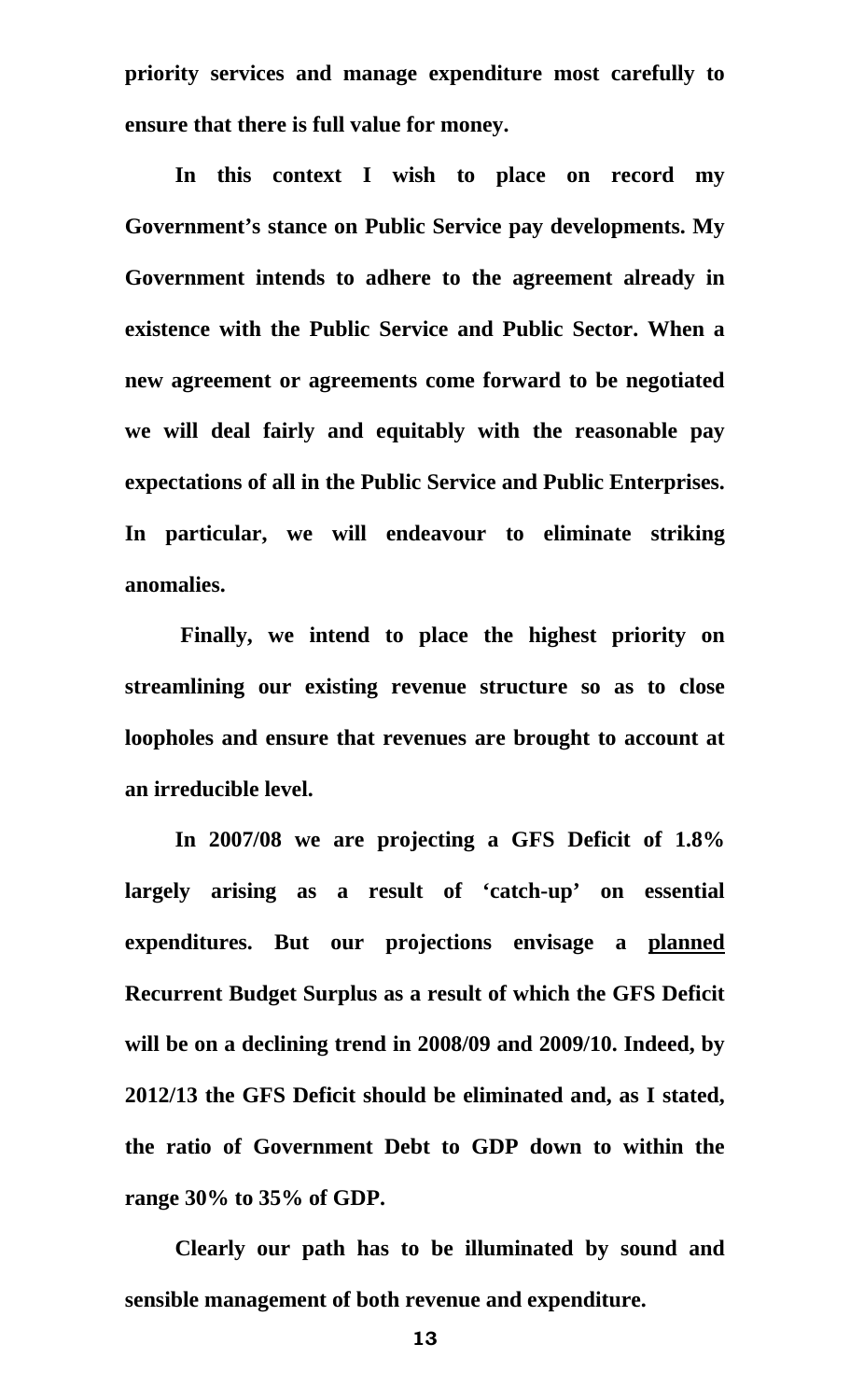**I would now like to turn to our revenue policy.** 

### **REVENUE POLICY**

**Mr. Speaker, as this Budget and the Speech from the Throne set out my Government's initial priorities for this term in office, it is important to signal here our stand on fiscal matters, particularly on taxation.** 

**My Government intends to simplify the Customs Tariff, and amalgamate Customs Duties and Stamp Tax on imports. We are committed to continually rationalizing and simplifying the Customs Tariff. We commenced this process in 1995 when, it will be recalled, we reduced the number of tariff rates from 129 to 29, concurrently reducing many rates of duty. We reduced the average tariff rate in the country from 45% to about 35%.** 

 **As regards amalgamating Customs Duties and Stamp Tax on imports, the Ministry of Finance and the Customs Department have been directed to study the administrative and other arrangements which need to be put in place to accomplish this in time for the 2008/09 Budget.** 

**The Bahamian people are well aware that my Government completely rules out implementing an income tax system. I believe that in continually stating this position my Government is reflecting a national consensus. Our country has thrived without such a tax to the extent that we are the**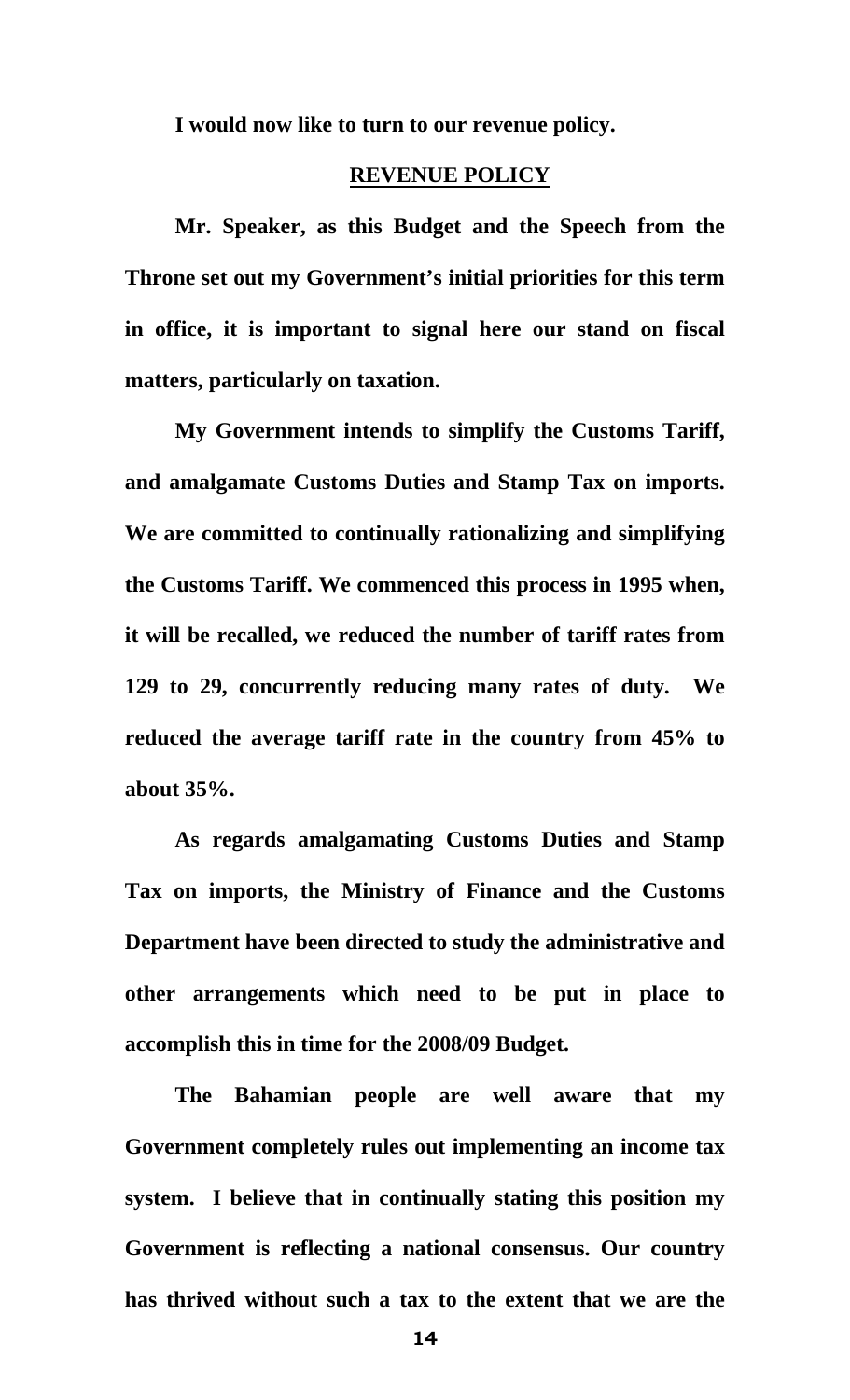**envy of others. Indeed, the absence of an income tax has contributed to the attractiveness of The Bahamas to foreign investors and to Bahamians alike.** 

 **The present revenue system continues to serve the needs of our country. It is neither complex nor administratively burdensome and it has contributed to the attractiveness of The Bahamas in securing high levels of foreign direct investment and in attracting high quality providers of international services to our shores.** 

 **In concluding this part of the Communication, I would like to refer again to the importance of good governance and our commitment to its ideals and practices. I stated in our manifesto "…we fully appreciate that a stable and successful democracy depends on our commitment to the rule of law." This commitment is of cardinal importance in our revenue policy which is to maintain a low, stable and predictable level of taxation which, in accordance with the rule of law, encourages compliance, reduces the advantages of avoidance, punishes evasion, and enables the tourism, and financial services sectors as well as Bahamian businesses and the Bahamian people, to be clear about their tax obligations.** 

### **FISCAL PERFORMANCE 2006/07**

**The Provisional Outturn projected for 2006/07 is for a GFS Deficit of 1.6% of GDP. The GFS Deficit is calculated as Total Expenditure, Recurrent and Capital, less Debt**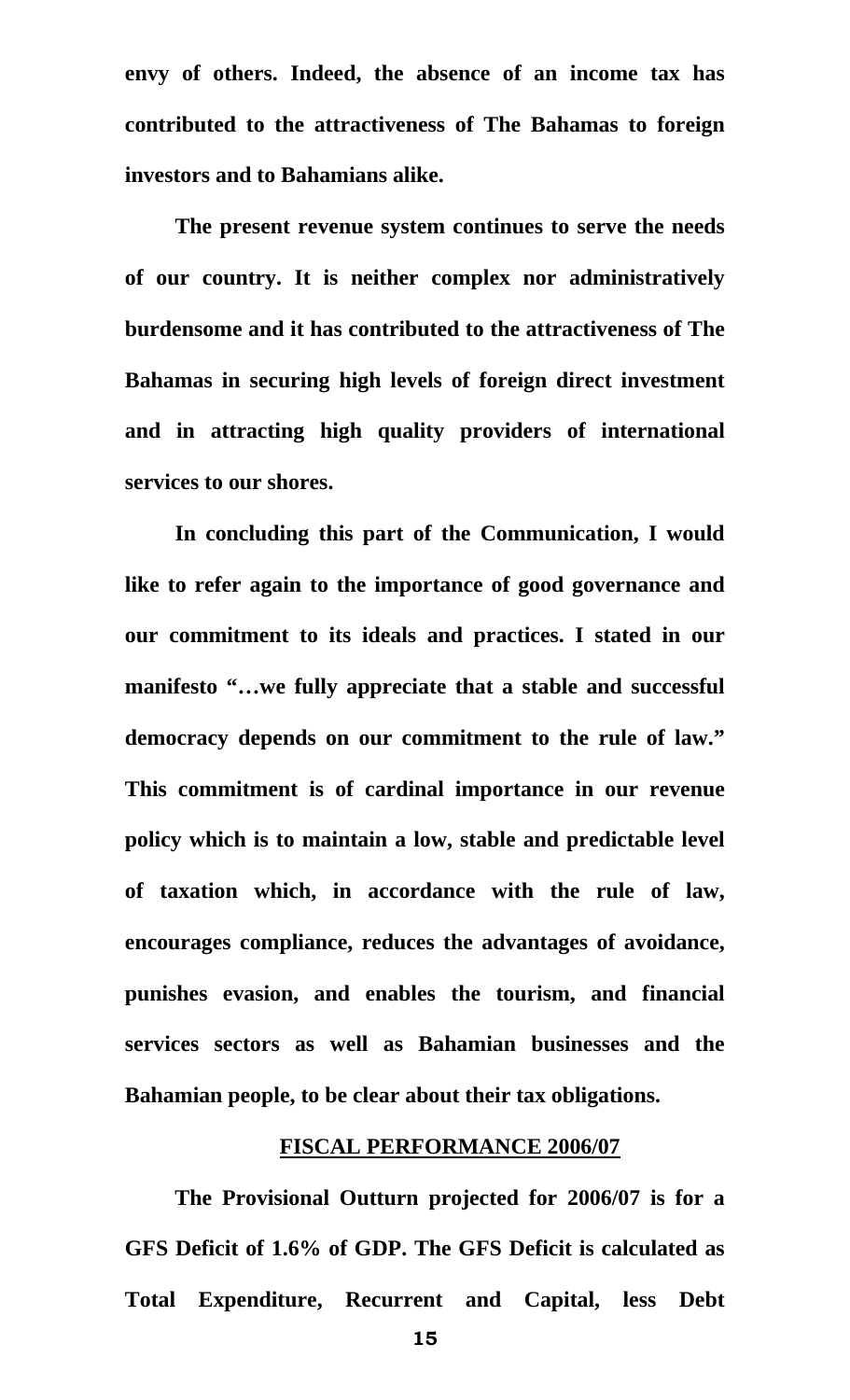**Redemption, minus Recurrent Revenue and Capital Grants. It provides an indicator of the addition to Government Debt arising from the Budget. This is a welcome projected scaling down of the Deficits of the years since 2002/03 and is an improvement of 0.3% on the 2006/07 Budget Estimate.** 

**This projection has, of course, to be viewed with some caution because it is not clear if all of the supplementary expenditures authorized by the previous Administration have been brought to account to date. It is widely known that in the closing weeks of that Administration significant expenditures were approved. However, in the course of the Mid-Term Budget Review which will take place in January or February, 2008, we will have more complete data on the 2006/07 Outturn. At that time, full disclosure will be made of the overexpenditures authorized.** 

### **NATIONAL SECURITY**

**Where appropriate, financial provision is made in the Budget to implement some of the policies set forth in the Speech from the Throne.** 

**The highest priority is being given in the 2007/08 Budget to security and law enforcement. This encompasses the judicial system, the Royal Bahamas Defence Force, the Royal Bahamas Police Force, Immigration, Prisons, Customs and the services available to young people. We are also taking steps to deal with**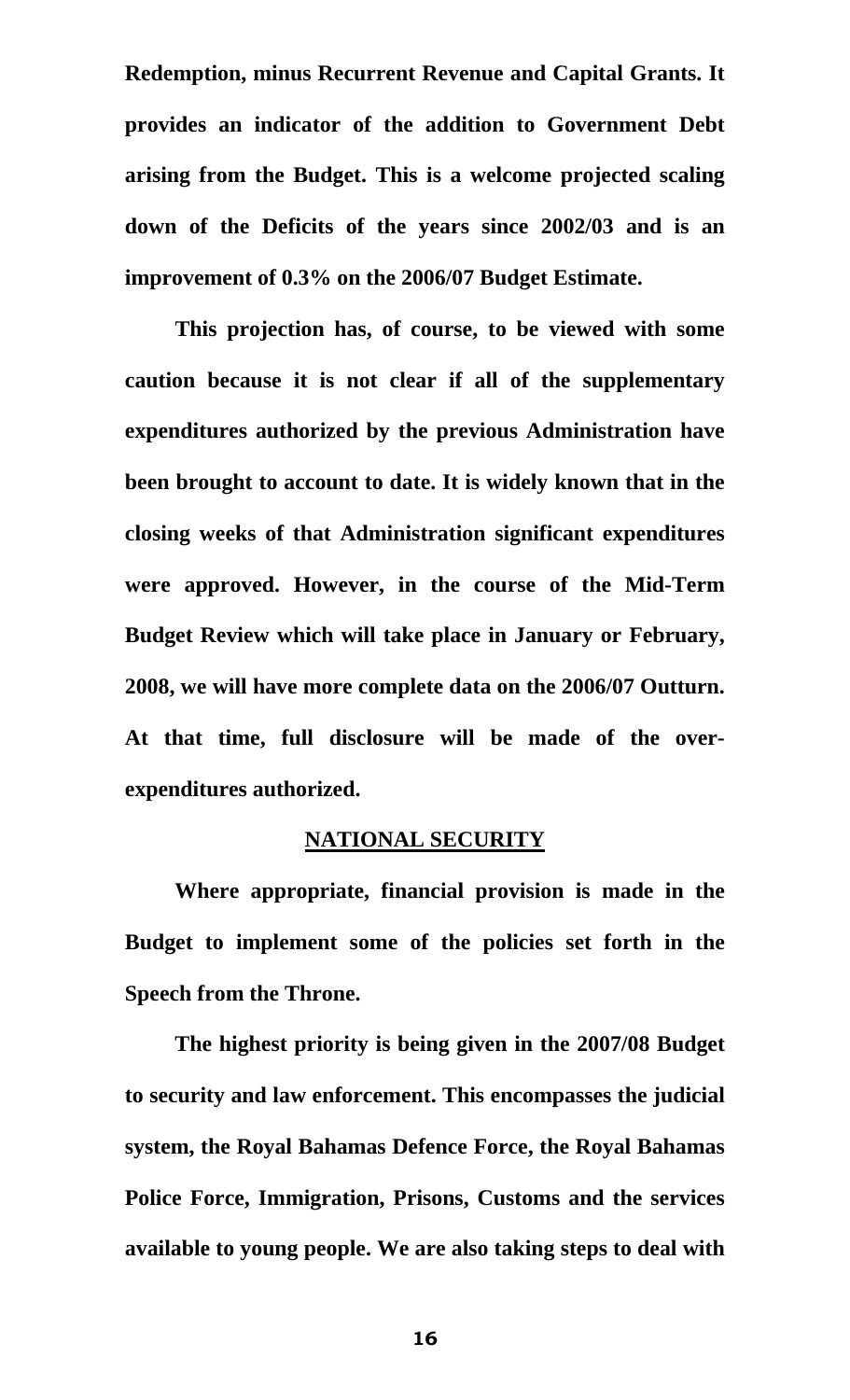**the issue of the judicial salary review so as to put that matter to rest.** 

 **In the case of the Royal Bahamas Defence Force, significant expenditure on additional manpower, new equipment and vessels is provided for in 2007/08. These include 100 additional recruits, 2 aeroplanes, and 4 patrol craft. This will enable the Defence Force to effectively patrol our territorial waters, and deal with poaching, illegal immigration and the movement of contraband. Additionally, my Government is acquiring two 27 foot patrol craft and two 48 foot dauntless patrol craft from the 2006-2007 Budget.** 

**The Royal Bahamas Police Force will be expanded by an additional 200 officers. It is envisaged that there will be an obvious and continuous police presence – by way of foot and mobile patrols – throughout The Bahamas. Furthermore, additional technical resources are being provided to augment the capability of the Police to detect serious crime and to bring those responsible to justice speedily.** 

**In the case of the Immigration Department, an additional 50 personnel will be recruited and trained, and additional resources are being provided for the repatriation of illegal immigrants. Furthermore, provision has been made in this Budget for 50 additional customs officers.**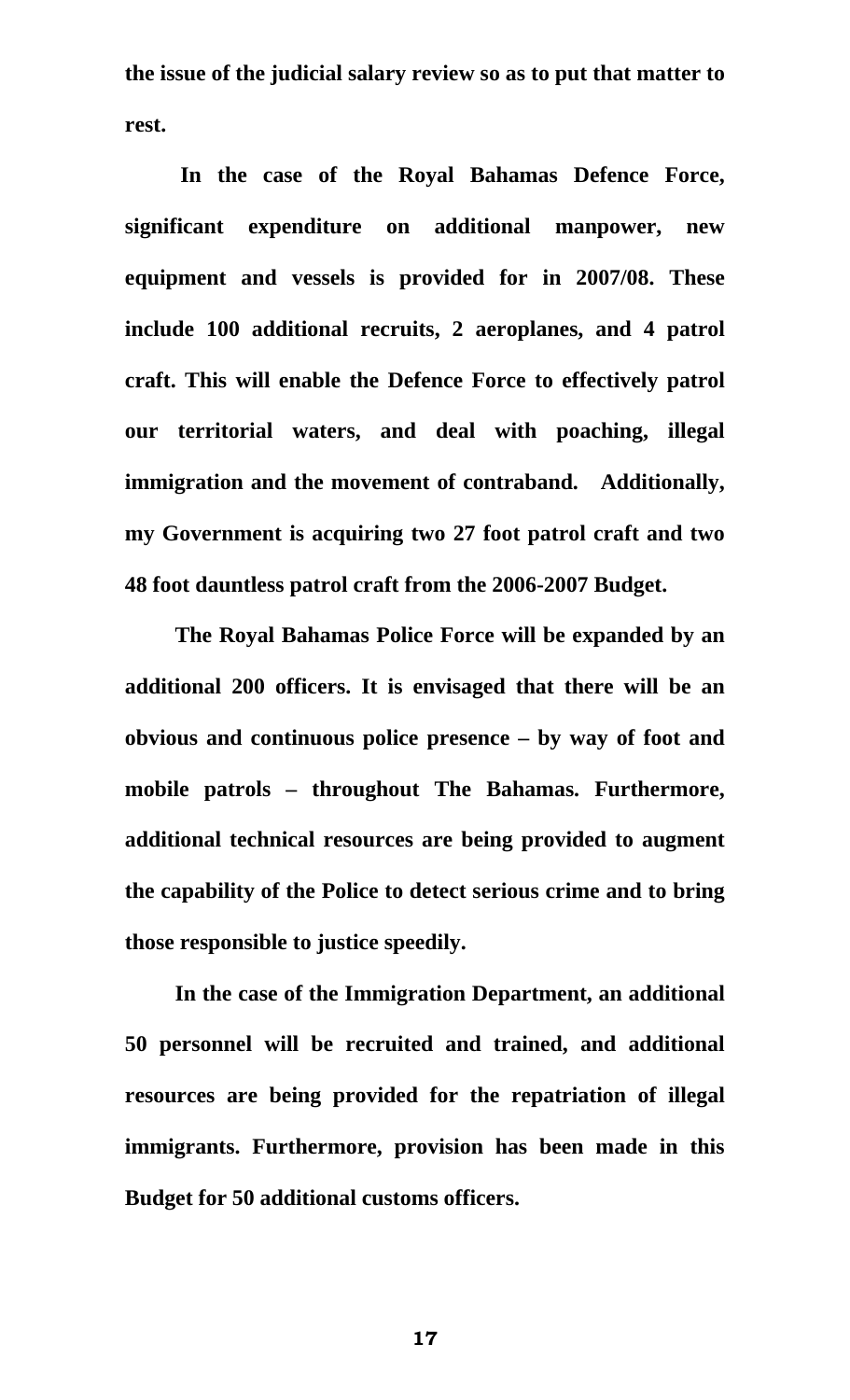### **PUBLIC EXPENDITURE 2007/08**

**Every agency and service is being allocated what are deemed to be its requirements which, with careful and prudent management, should enable them to meet their responsibilities. All Ministers and senior personnel are aware that fiscal resources are limited, and all will be aware that proper management of resources is crucial. If any lapses in management emerge they will be evident in the Mid-Year Budget Statement to which I referred.** 

 **As I made very clear early in this Communication, my Government is committed to pursuing a strictly disciplined fiscal policy so that only truly unforeseen expenditures will be approved for supplementary funding as the fiscal year progresses. Therefore, the 2007/08 Budget is a firm Budget, and it is intended to enforce strict, fiscal discipline in its implementation. By adhering to a strict disciplined fiscal process the Government will enable The Bahamas to move towards eliminating the deficit within the shortest possible period of years. I have already pointed out the major benefits which the reduction in debt servicing obligations would confer as we move towards reducing the ratio of Government Debt to GDP from its present level of 38% down to about 35%.** 

 **The 2007/08 Budget sets a limit of 1.8% of GDP on the deficit as compared with 1.6% projected outturn in 2006/07. However, as I mentioned this projected outturn may**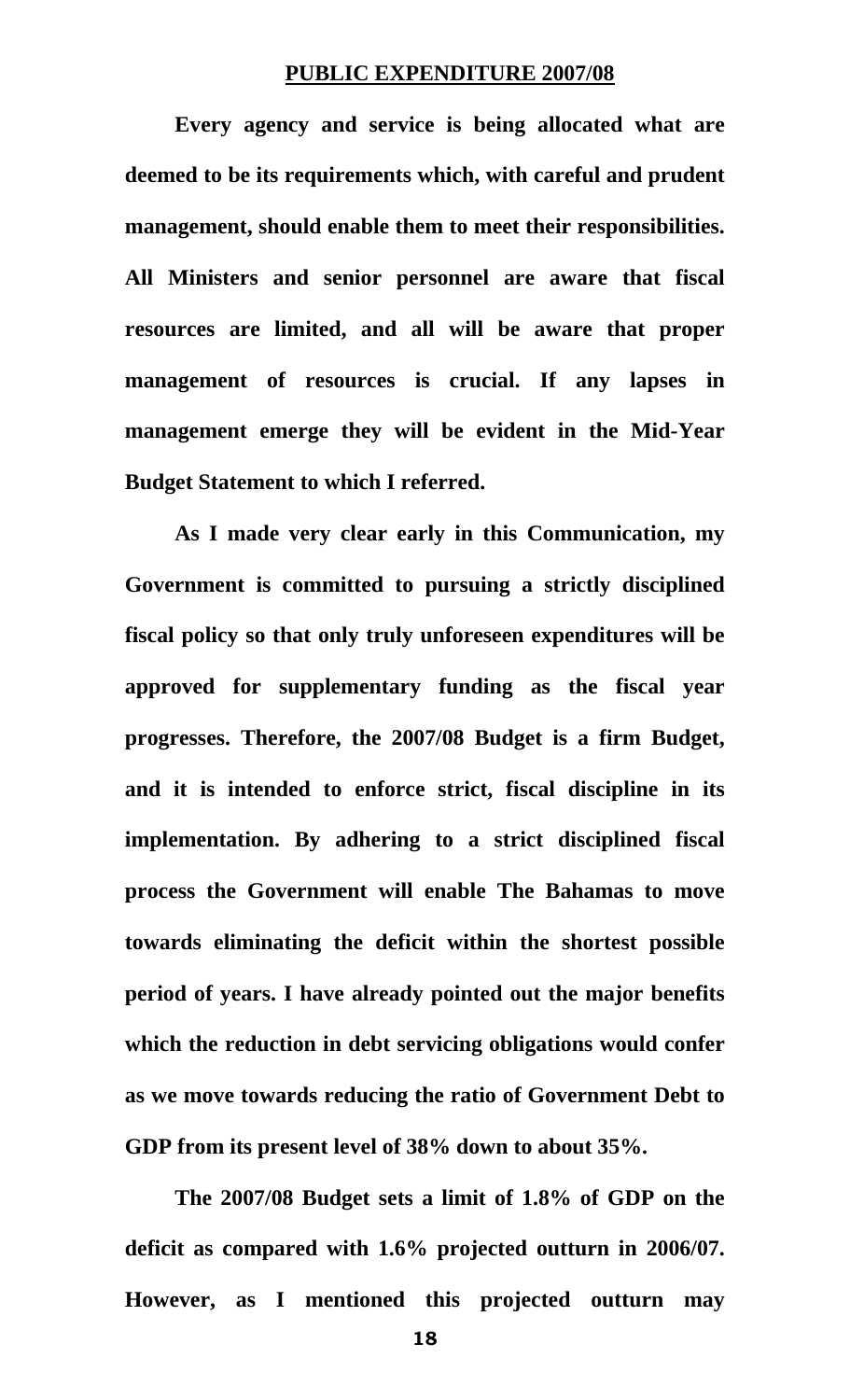**understate the true deficit because many additional expenditures were authorized in the closing weeks of the previous Administration.** 

 **The total for Recurrent Expenditure in 2007/08 is \$1,465 million. Recurrent Revenue is \$1,490 million. This means that there is a planned Recurrent Budget Surplus of \$25 million.** 

 **The major components of Recurrent Expenditure are Debt Interest and Redemption which together amount to \$206 million. This is 14% of total Recurrent Expenditure. One can immediately see how a spiraling fiscal deficit could compromise the future. I will not set out the expenditures in detail at this time but intend to highlight a few to demonstrate my Government's priorities. Each Minister will explain in detail the services which the allocations for his or her portfolio will provide.** 

 **Therefore, focusing on the major and high priority expenditures, I would like to draw attention to the following services.** 

> ¾ **The education, youth and culture services receive a total of \$265 million, or 18% of total Recurrent Expenditure. Of this, the Department of Education will receive \$197million which is an increase of almost \$23million or 12% over 2006/07. The College of The Bahamas will receive almost \$27million which is an increase of almost \$7million or 34%**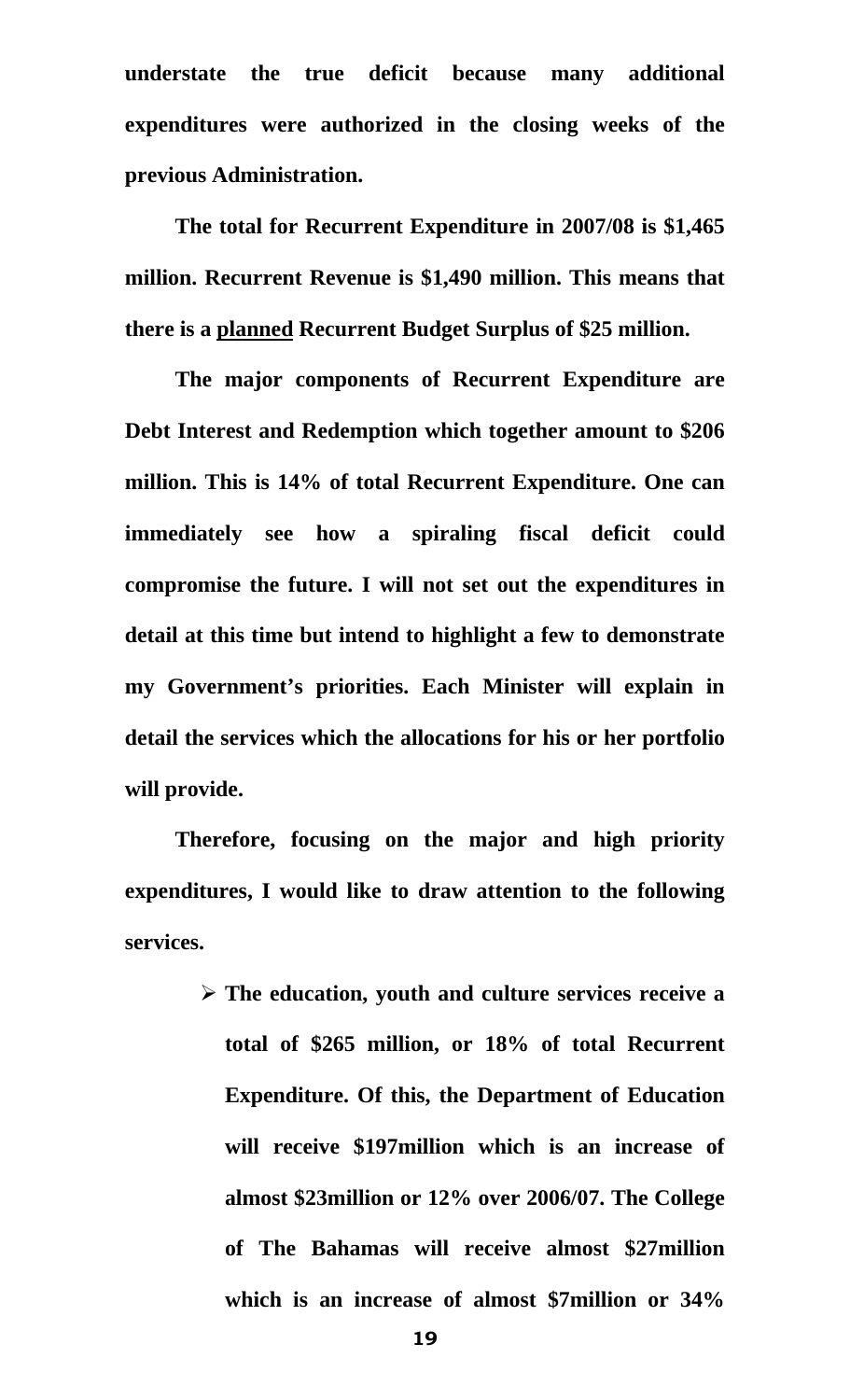**over 2006/07. The Ministry of Education will receive \$41million.** 

- ¾ **Several very important initiatives which my Government is taking are included in these expenditures. Firstly, my Government is restoring the 50% interest rate subsidy under the Education Loan Guarantee Programme. Secondly, my Government is setting aside \$3 million for a special quality assurance programme in the education sector whereby participating public schools can draw on funding to hold remedial and special classes to enable pupils to attain basic educational standards. This is a crucial programme to prevent the emergence of social problems and alienation. Thirdly, my Government is implementing a \$1 million youth programme whereby young persons will be given financial assistance to purchase tools and/or equipment to start their own small enterprises.**
- ¾ **In addition, \$2 million is being provided for the National Endowment for Sports; an increase of \$1 million.**
- ¾ **The Public Hospitals Authority will receive \$164million and the Ministry of Health almost \$19million. In the case of the PHA, this is an**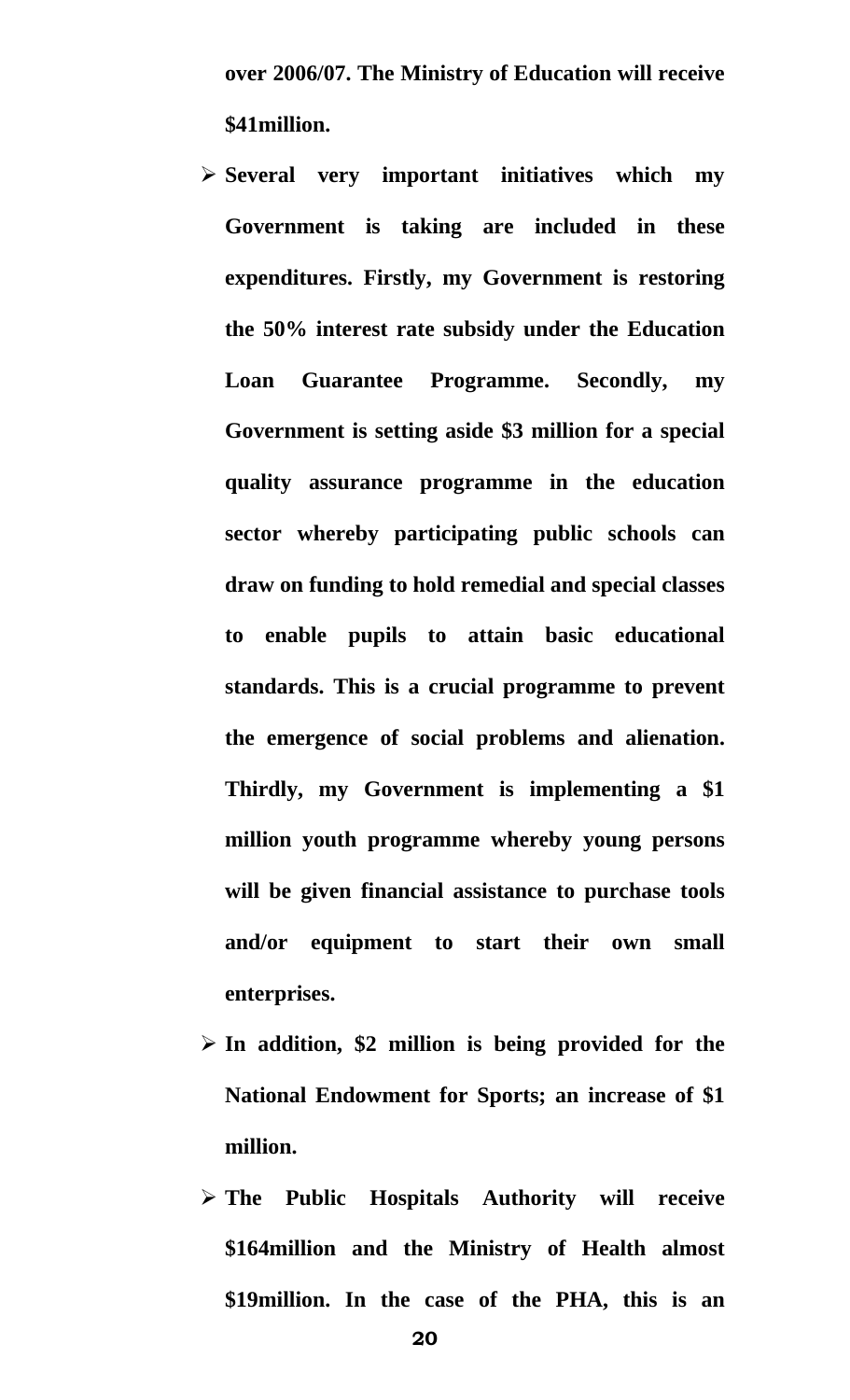**increase of almost \$22million, or 15.4% over 2006/07. These allocations will enable the health services to be fully funded and ensure that we fully provide for medicines and other necessities. I have already referred to my Government's intention to implement a programme whereby persons will receive financial assistance for the purchase of medicines.** 

- ¾ **The Royal Bahamas Police Force will receive \$117million which is an increase of \$9million over 2006/07. The Royal Bahamas Defence Force will receive \$45million which is an increase of almost \$5million over 2006/07.**
- ¾ **Local Government in the Family Islands is also receiving a generous increase.**
- ¾ **The Ministry of Tourism is being allocated \$82million which remains one of the largest allocations in the Budget.**
- ¾ **My Government is making a grant of \$1million to the Bahamas National Trust to enable them to continue with the excellent work which they do promoting our cultural heritage and protecting our natural environment. My Government has always been supportive of the work of the Trust.**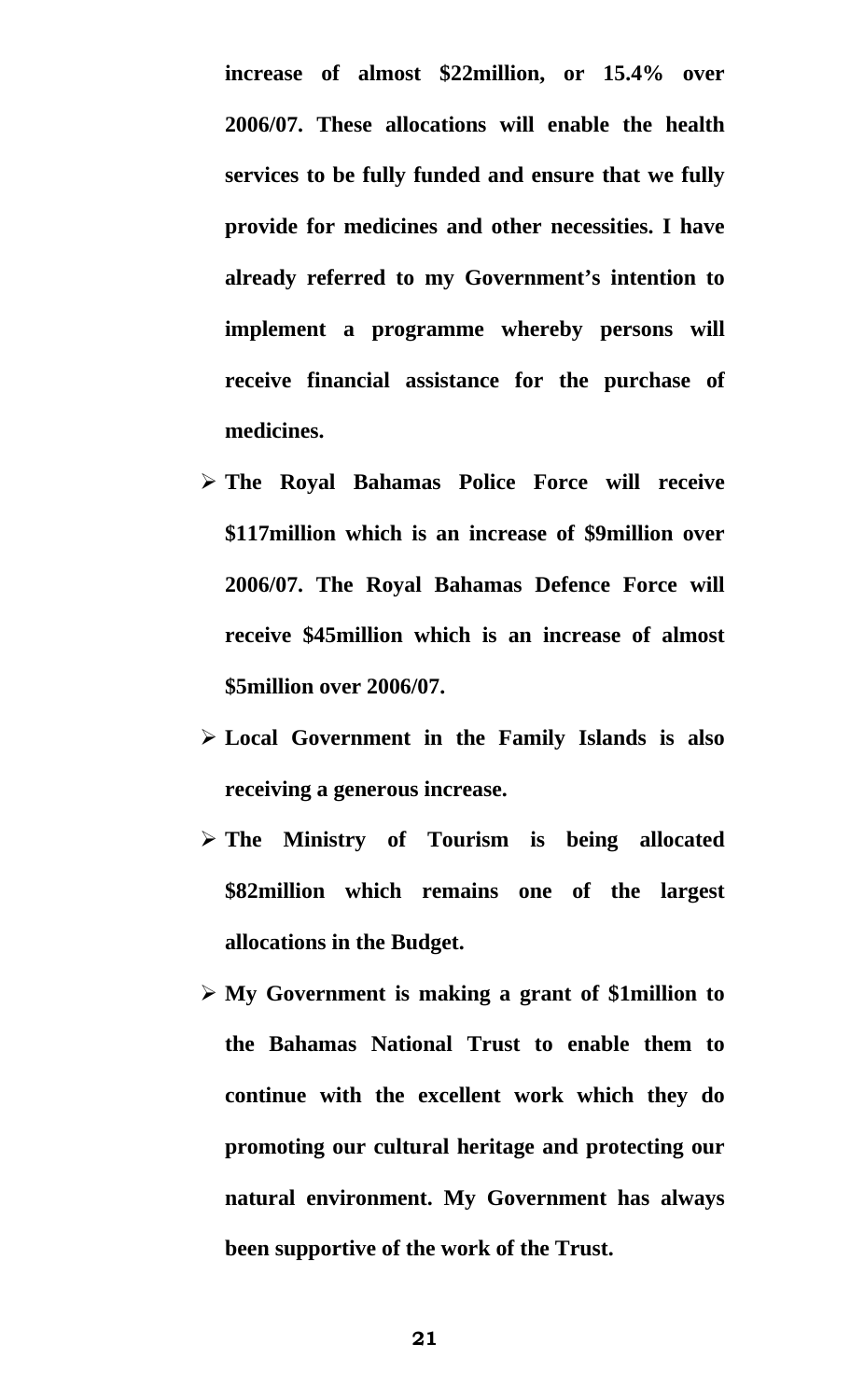**We are setting aside \$3million to provide relief to those on the lowest income levels as revealed in the Poverty Study conducted by the Department of Statistics and the Inter-American Development Bank. It is our intention to assist those persons now trapped in the lowest levels of poverty and deprivation escape from their plight, and enable them to lead more comfortable lives.** 

### **REVENUE MEASURES 2007/08**

**In the 2007/08 Budget, I am pleased to say, there are no new taxes and no increases in existing taxes. Indeed, I will shortly set out certain reductions in taxation which we are making in 2007/08. Recurrent revenue is projected at \$1,490 million, representing an increase of 9.9% over the projected outturn for 2006/2007 and an increase of 10.6% over the original estimate for this year. This projected increase arises from revenue buoyancy and continued focus on revenue collection.** 

 **The increase in recurrent revenue arises principally from stamp tax which has shown remarkable growth in recent years due to a combination of robust property sales and increased emphasis on revenue administration. Stamp tax as a proportion of total revenues is projected at 27%, just behind customs duties at 41%.** 

**Real Property Tax contribution to revenue is projected to increase by 21%. Other contributions to revenue, including customs duties, are projected for only modest increases.** 

— *22* до 22 до 22 до 22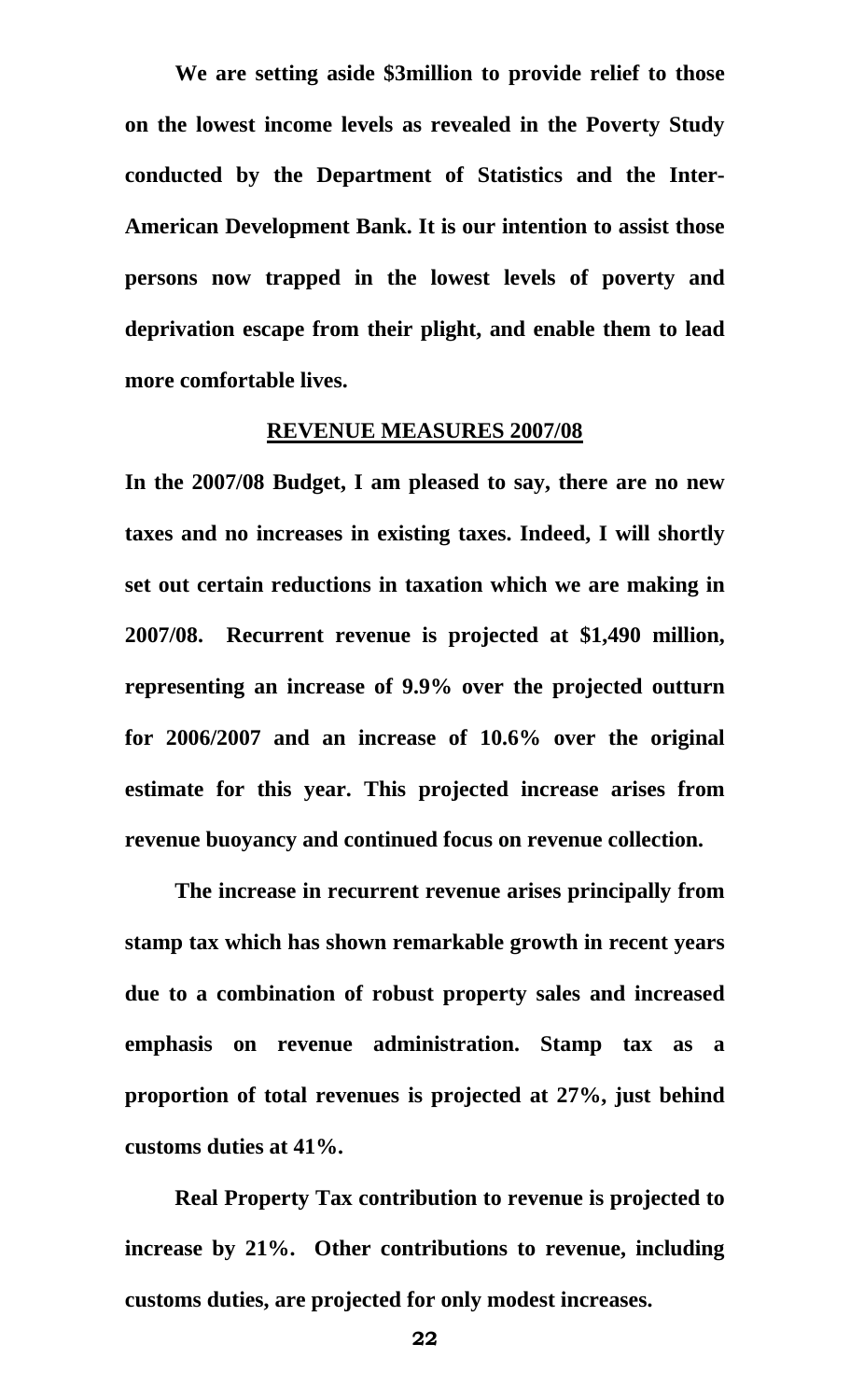**The broad aim of the revenue measures in this Budget is to continue harmonizing the rates of duty; to reduce the cost of certain basic food items; and to reduce general costs to the public. Specific revenue measures include:** 

- **Customs duties on noodles, infant car seats, and baby walkers; sewing machine needles, sewing thread, bobbins for sewing machines, furniture bases and covers for sewing machines; and fertilizers, insecticides, fungicides, rodenticides are reduced to zero from between 15% and 35%.**
- **Customs duty on juices exceeding 13 ounces is reduced from 50% to 10% to align it with duty on juices under 13 ounces.**
- **Customs duty on doors and windows made of plastic and steel is reduced from 35% to 15% aligning the duty rate to that on imports of windows and doors made of wood.**
- **Customs duty on dishwashers, dishwasher parts, parts for mowers for parks and sports grounds, and for sanitary ware (bathroom fixtures) made of plastics is reduced from as high as 45% to 25%, bringing duty on these items in line with other household finishings and appliances.**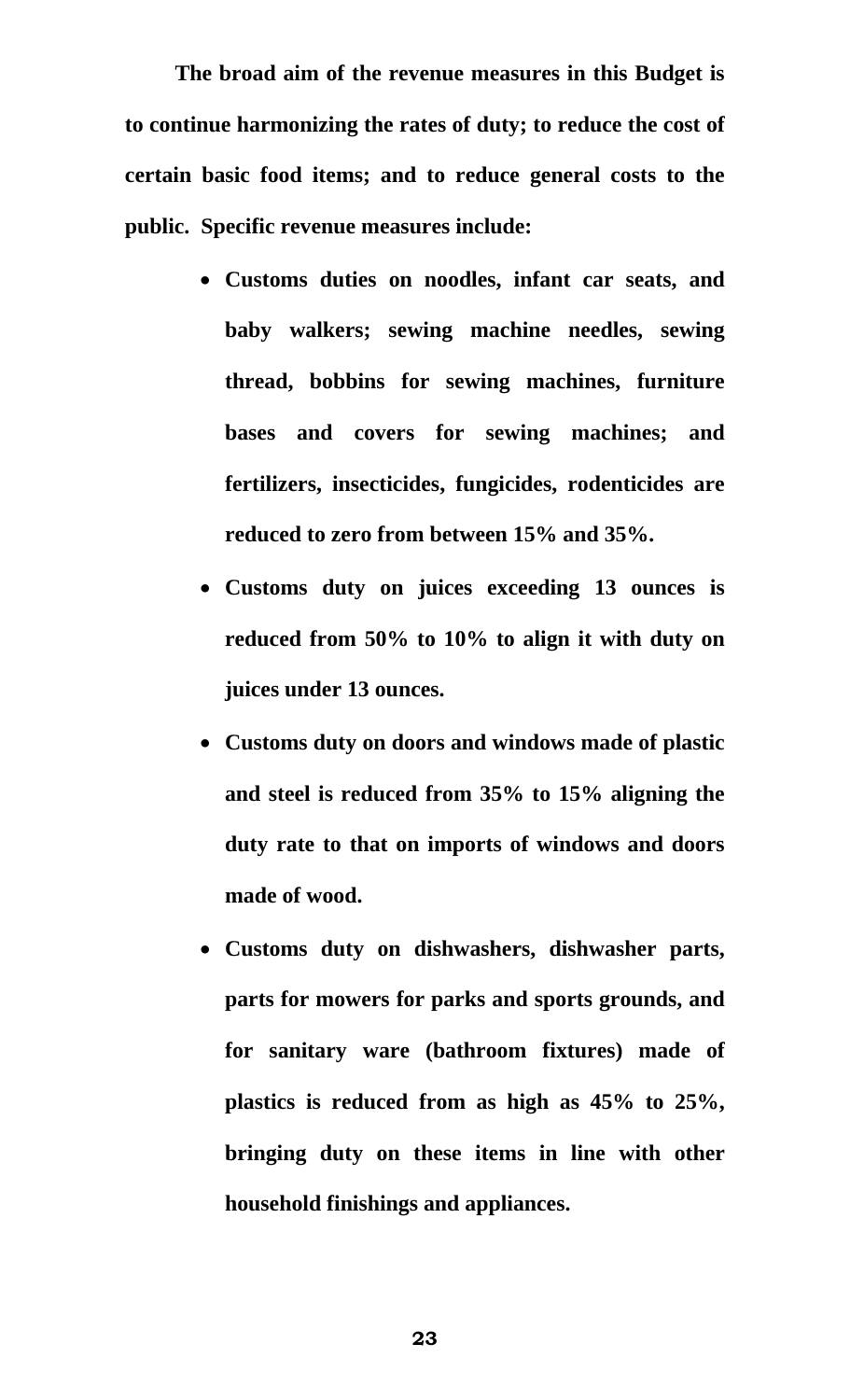**Customs duty on pleasure vessels of less than 150 gross tons and less than 30 feet in length is now reduced from 20% duty and 7% stamp tax to 5% duty and 1% stamp tax.** 

### **CAPITAL EXPENDITURE**

 **The overall provision for Capital Expenditure is almost \$225million. This is an increase of almost 13% over 2006/07 and signals my Government's commitment to modernizing and expanding the nation's infrastructure. In this context, my Government attaches the highest priority to developing the Lynden Pindling International Airport and the Marsh Harbour International Airport. These airports will be enabled to borrow the necessary funds on the capital markets and finance the funding by way of user charges. This is an internationally accepted way of proceeding.** 

 **The Capital Budget makes more than adequate provision for all major heads. In particular I want to emphasise that provision is being made to carry out remedial work on those houses which were built under the previous Administration where the quality of work was poor.** 

 **As I have said each Minister during the course of the Budget Debate will address the issues which his or her portfolio will deal with, and will explain how the prudent management of resources will be achieved.**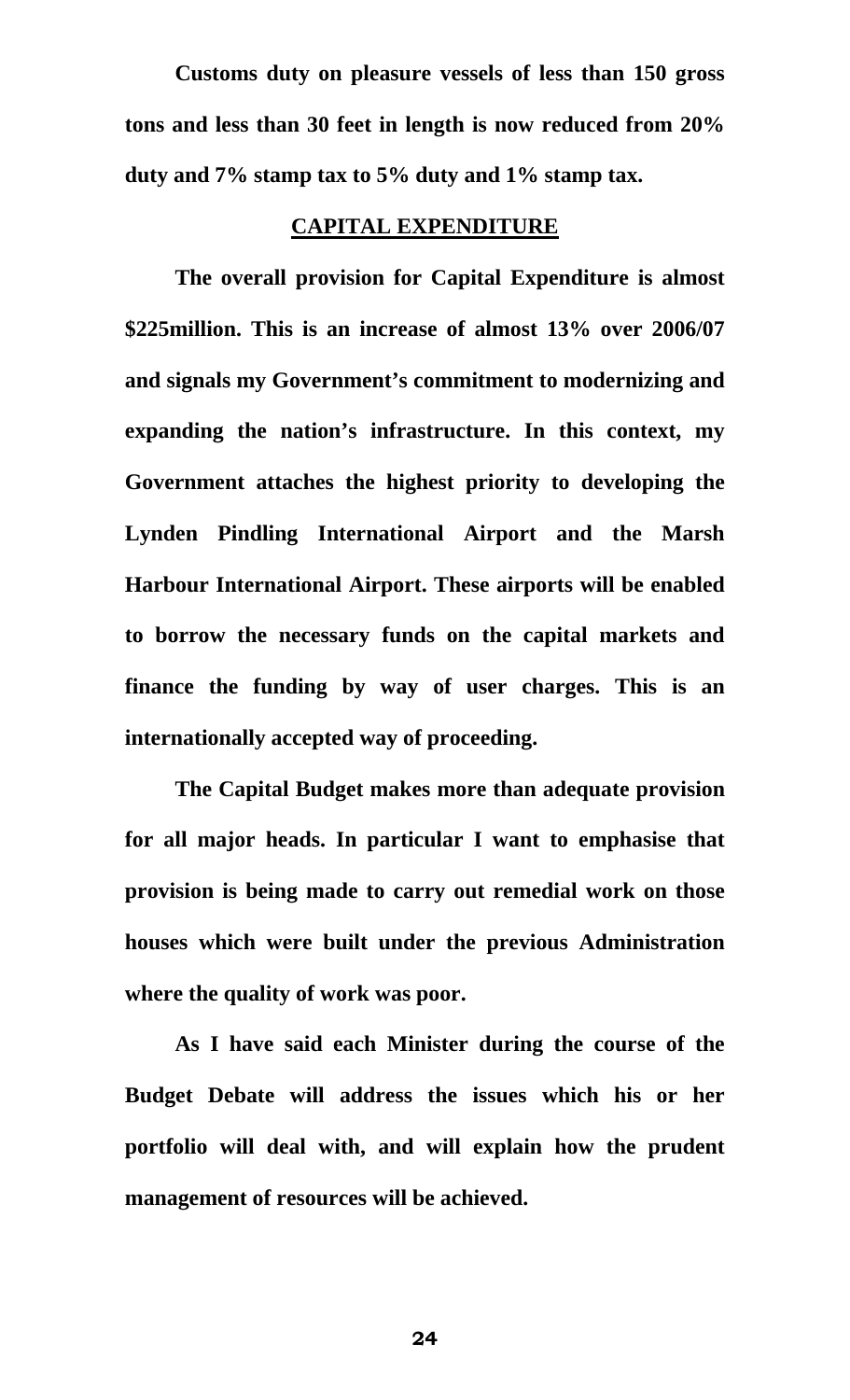### **CONCLUSION**

**Mr. Speaker, our Trust Agenda is initiated. While some engage in the intellectual equivalent of crying over spilt milk, we look toward the future joyfully and we are confidently pursuing new opportunities for our people; for all of our people. My Government is already demonstrating its sense of purpose and industry in addressing the tasks before us.** 

 **As Manifesto '07 states:-** 

**We are bound together by a resolve and a determination to restore trust to government; to make life better for all Bahamians regardless of where they reside in our country, regardless of their station in life, regardless of the level of their formal education and regardless of their skin colour or ethnicity."** 

**We have given our word to the Bahamian people, and this was not lightly given. Indeed, to quote Shakespeare:-** 

**Mine honour is my life; both grow in one;** 

**Take honour from me, and my life is done** 

**The 2007/08 Budget is our first financial step along the chosen path of trust, honour, unity of national purpose and decision. We gave our word in the Speech from the Throne and we intend to be true to our word.**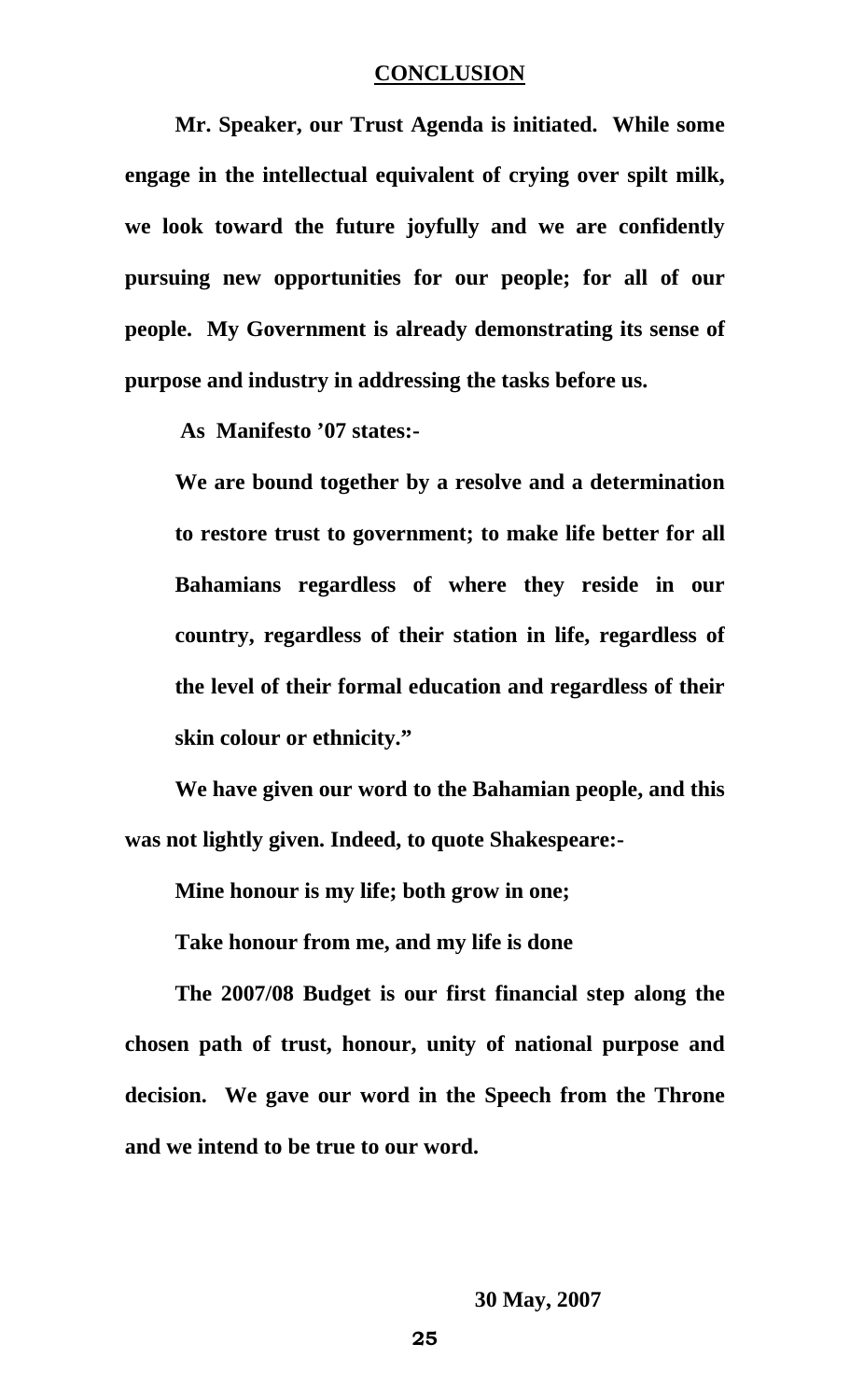# **ANNEX A**

# **ECONOMIC BACKGROUND**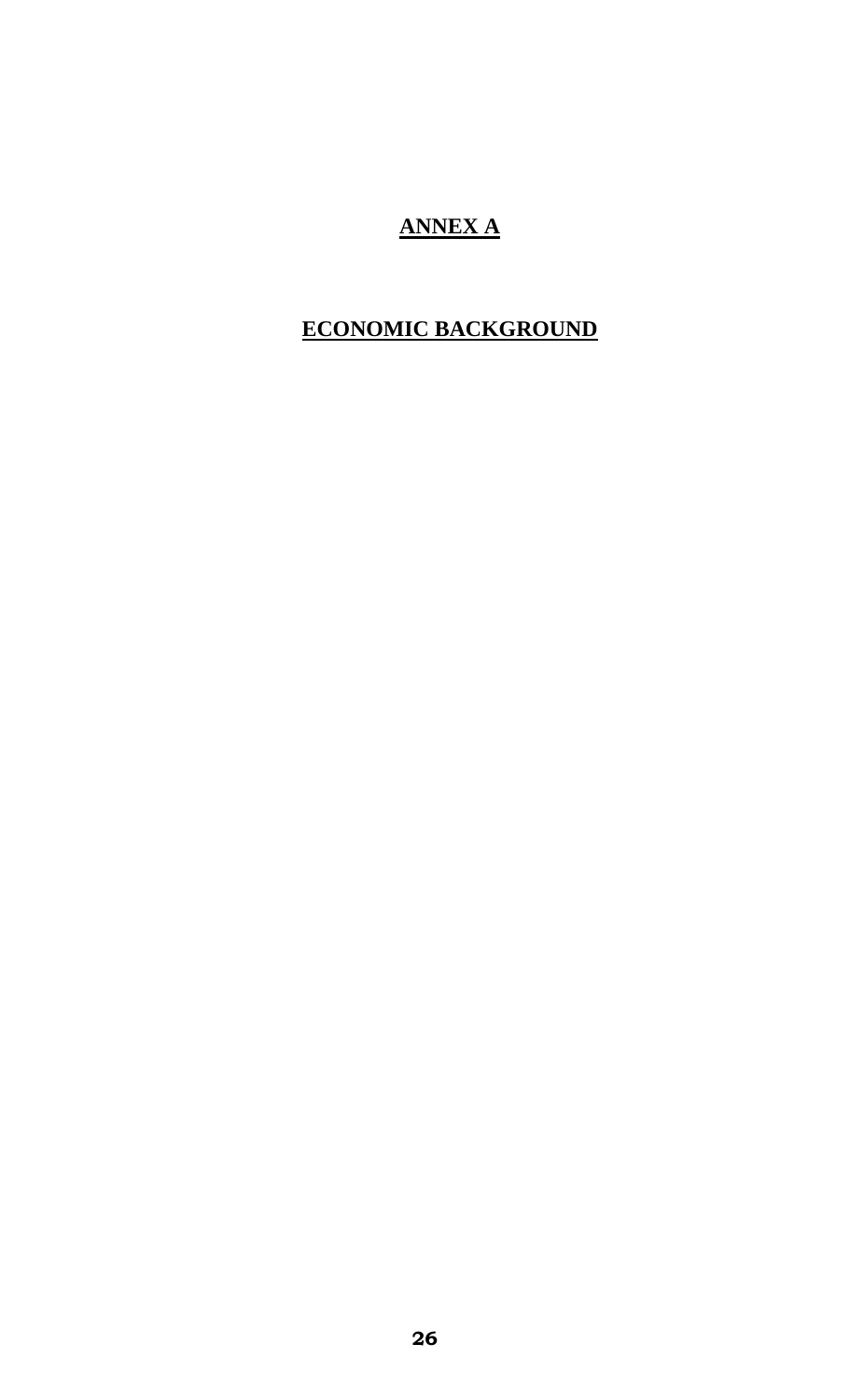# **ECONOMIC BACKGROUND1**

## *INTRODUCTION*

In examining economic developments in 2006 and prospects for the Bahamian economy in 2007, this analysis first reviews the international economic environment, which has a direct impact on domestic environment, including policies and trends affecting the financial sector.2

### **INTERNATIONAL ECONOMIC DEVELOPMENTS**

According to the IMF3, the global economy expanded by 5.4% (in real terms) in 2006, up from 4.9% (in real terms) in 2005, as a reduction in oil prices, which occurred in the latter half of the year, helped to sustain consumer spending. Nevertheless, strong growth and rising oil prices in the first half of 2006 raised concerns about inflation, resulting in major central banks tightening monetary policy. Further, the majority of the developed countries current account balances deteriorated, reflecting both higher oil prices and increased consumer imports from emerging markets. However, labour market conditions in developed countries improved during 2006, buoyed by heightened economic activity.

Preliminary data suggests that economic activity in the United States expanded by 3.3% (in real terms) as compared with 3.2% (in real terms) in 2005, occasioned by an acceleration in exports, non-residential building activity and Government spending, which offset the slowdown in the housing market.

With regard to the labour market, gains in professional and business services, retail trade, education and health services and leisure and hospitality services, resulted in a decline in the average unemployment rate to 4.6% at the end

<sup>&</sup>lt;sup>1</sup> The *Economic Background* is based on material provided by the Central Bank of The Bahamas  $2^2$  The Central Bank of The Bahamas 2

 $2$  The Central Bank of The Bahamas and the Department of Statistics advise that the revision to the 2005 cruise visitor numbers will have a minimal impact on the data. Please see note by the Department of Statistics to Table XI.

<sup>3</sup> International Monetary Fund *World Economic Outlook* April, 2007; international data in this *Economic Background* is from that publication.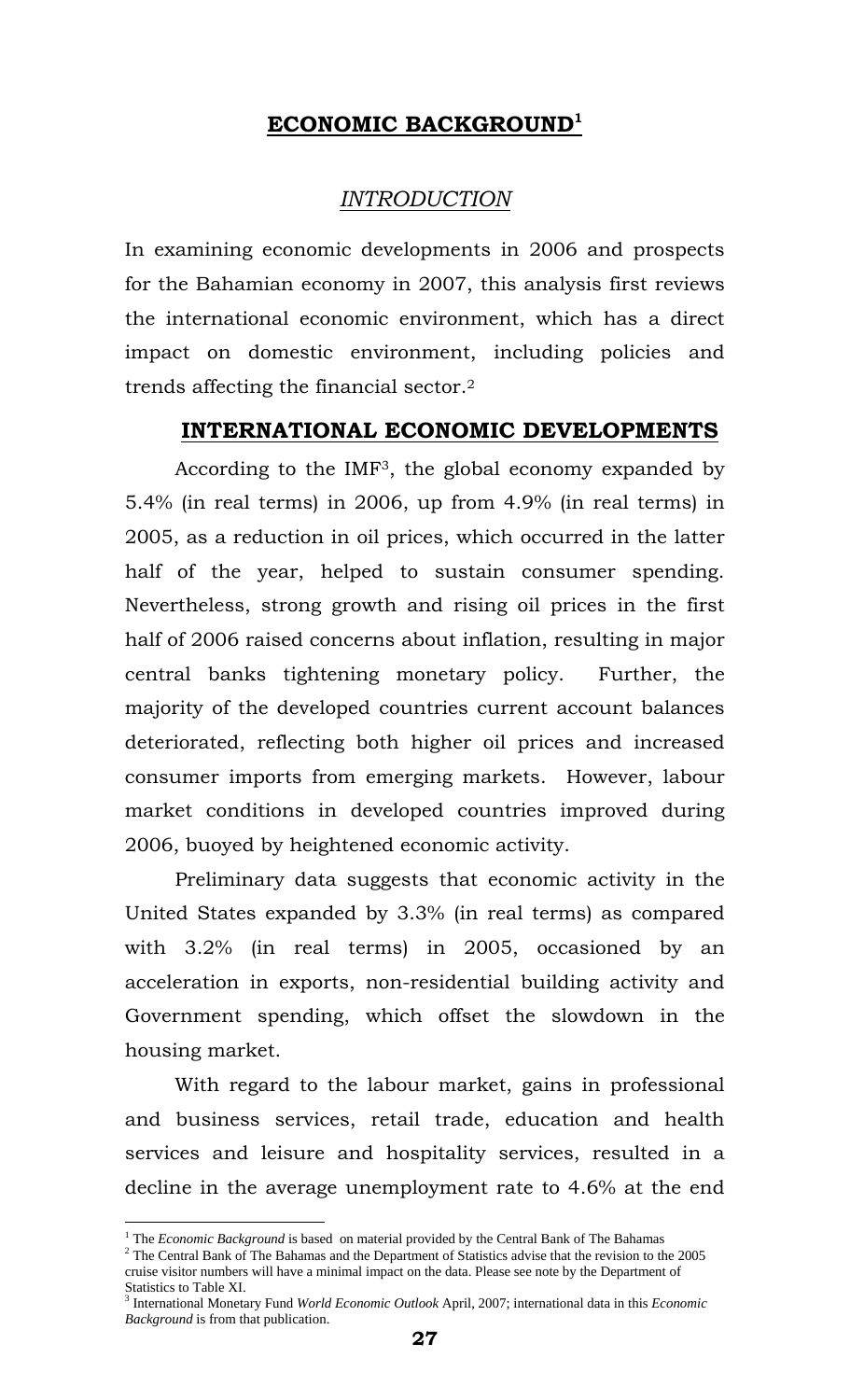of 2006, compared to a rate of 5.1% at end-2005. Average consumer prices increased by 3.2% as compared with 3.4% in 2005, reflecting moderation in advances to housing, transportation and medical care costs. Moreover, concerns over the country's deteriorating current account position, combined with the increasing attractiveness of other currencies as interest rate differentials compressed, resulted in a depreciation of the United States dollar against several other major currencies during 2006.

In Europe, economic activity in the United Kingdom was 2.7% (in real terms) in 2006, compared with 1.9% (in real terms) in 2005. The Euro area's output rose to 2.6% (in real terms) as compared with 1.4% (in real terms) in 2005. With respect to the Asian economies, China recorded its fastest pace of growth in more than a decade, as real output advanced by 10.7% (in real terms) as compared with 10.4% (in real terms) in 2005; the exceptionally high level of growth was fuelled by a boom in manufacturing output, a surge in exports and increased domestic investment activity. Japan's real output expanded by an estimated 2.2% in 2006, occasioned by strong exports and modest expansions in domestic demand, as compared with 1.9% (in real terms) in 2005.

In the commodities markets, increased demand for crude oil from countries such as the United States and China, combined with political uncertainty and refining constraints, led to a hike in world prices during the first half of 2006. However, oil prices fell in the latter half of the year due to increased supply and an easing of geopolitical tensions. Nonfuel primary commodities also rose during the review year.

Recent reports suggest that global growth is expected to slow in 2007 to 4.9% (in real terms), which is 0.5% below 2006. More specifically, the United States expansion is forecast to moderate from 3.3% (in real terms) in 2006 to 2.2% (in real terms) in the current year, as the sharp downturn in the housing market experienced in 2006, continues to affect the economy. Economic growth is also expected to slow in the Euro zone, due in part to the effect of rising interest rates on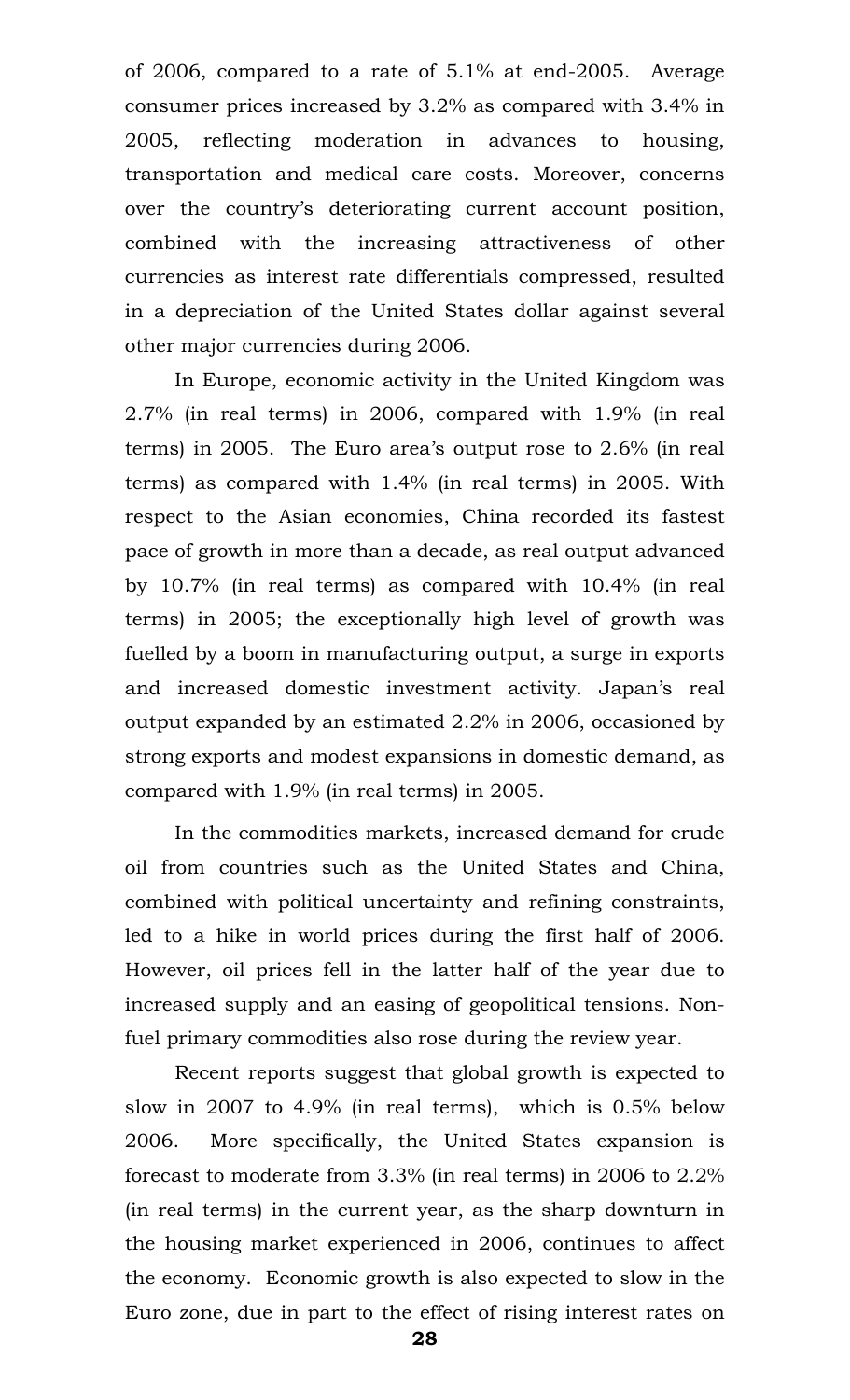economic output. In China, the robust strengthening in real GDP is anticipated to continue unabated during the year, propelled by higher exports and capital investments.

In the commodities market, the IMF indicates that oil prices could average \$65 a barrel in 2007 and \$68 a barrel in 2008, as compared with a high of \$76 a barrel in 2006. The IMF notes the volatility of oil prices (arising from geopolitical tension, and the consumption/supply balance). The 2007 forecast assume easing in security tensions in the Middle East, improved supply-demand balance in oil markets and favourable weather conditions which commenced in the second half of 2006, will continue into 2007.

Non-fuel primary commodity prices are expected to rise at a slower pace of 4.2%, as compared with the massive growth of 28.4% the previous year, as the firming in food and metal prices tapers.

### **DOMESTIC ECONOMIC DEVELOPMENTS**

The IMF projects growth of 4% in real terms in 2006, arising from heightened growth in construction activity, consumer demand and foreign direct investment. Indications are that tourism sector output remained subdued, owing to a decline in total visitor arrivals and a reduction in room revenue growth. Despite the surge in crude oil prices, which occurred in the first seven months of the year, inflation remained low. In addition, both liquidity and external reserves contracted, amid the surge in credit as well as increased outflows for oil payments. In fiscal developments, The Bahamas experienced a reduction in the overall fiscal deficit during the first half of the financial year 2006/2007. In the external sector, the current account deficit deteriorated significantly in 2006, due to increased construction-related service outflows associated with the ongoing foreign investment projects. However, the expansion in the deficit was financed largely by foreign investment inflows.

The IMF forecasts that the Bahamian economy will grow by 4.5% (in real terms) in 2007, supported by a rise in tourism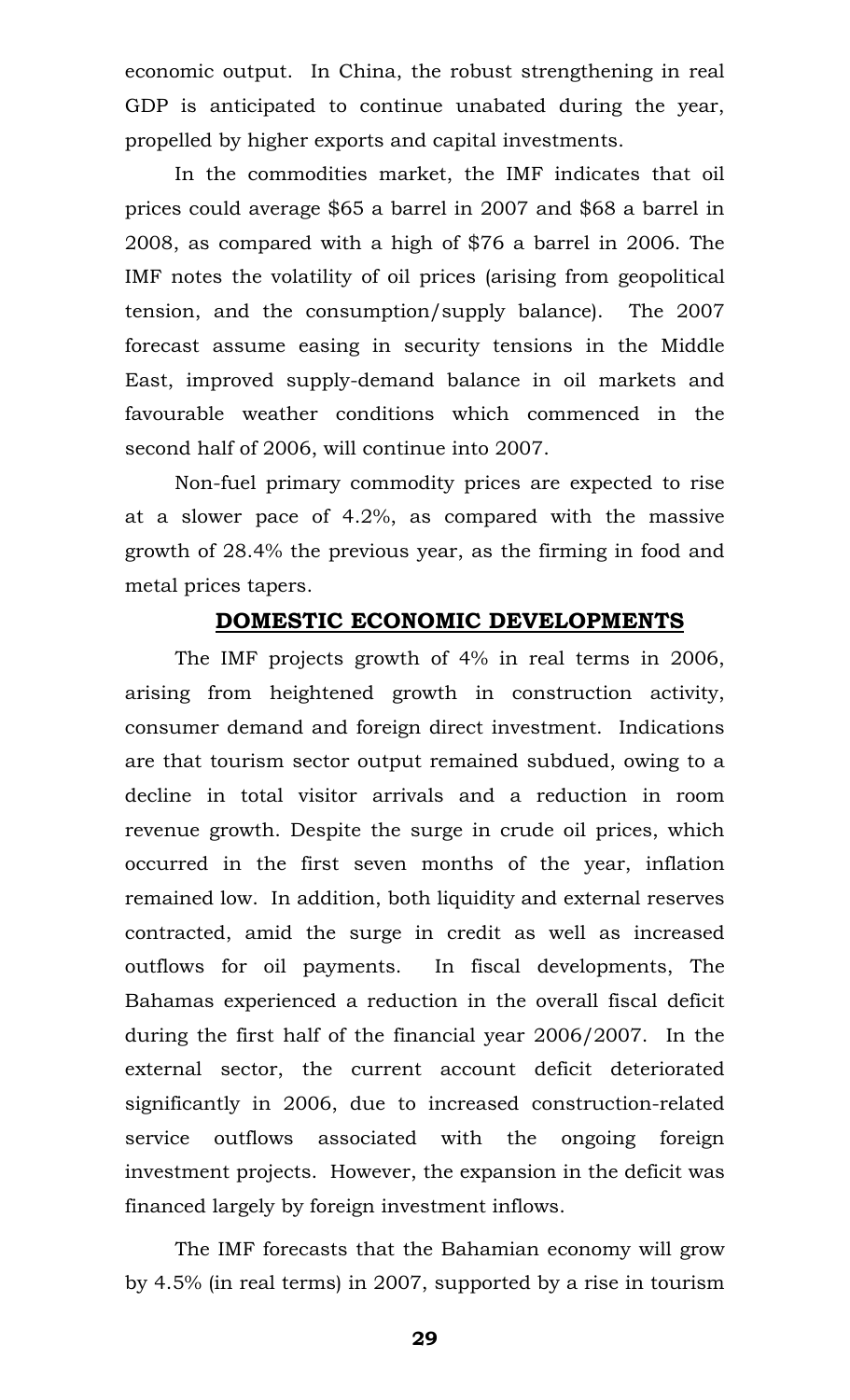related foreign investment activities and expansion in the construction sector. Domestic prices are likely to rise moderately, by 1.9%, in 2007 which is close to the projection of 1.7% for the US economy.

### **TOURISM**

In tourism developments, data for the year indicated a moderation in output, as additions to total room revenues slowed and softening in both sea and air arrivals resulted in reduction in overall arrivals.

According to the survey of the largest properties, hotel sector performance indicators for 2006 featured a 4.2% growth in room revenue, which was significantly below the 9.2% advance in 2005. Broad-based growth was recorded across all of the major markets, with New Providence up by 4.1%, Grand Bahama by 5.5% and the Family Islands by 3.2%.

During 2006 total visitor arrivals declined by 1% to 4.7 million, owing to a 1.5% contraction in air tourists and 0.8% reduction in sea visitors. By port of entry, total arrivals to New Providence over the January to October period, fell by 8.1% reflecting decreases in sea and air visitors by 11.7% and 2.0% respectively. In the Grand Bahama market, the visitor count was reduced by 0.8%, as the 4.3% fall-off in air passengers eclipsed the 0.9% improvement in sea visitors. In contrast Family Island tourism improved for the year, with robust growth of 20.4% in sea visitors and growth of 3.4% in air visitors resulting in an overall improvement of 17.1% in total visitors.

The outlook for the tourism sector is expected to be mixed in 2007. The weakness of the US dollar when compared to other global currencies, should continue to improve the cost competitiveness of the Bahamians tourism product, relative to other European and Asian destinations. However, uncertainty remains over the impact of the Western Hemisphere Travel Initiative (WHTI) on visitors from the United States market; while expectations are that the major cruise operators will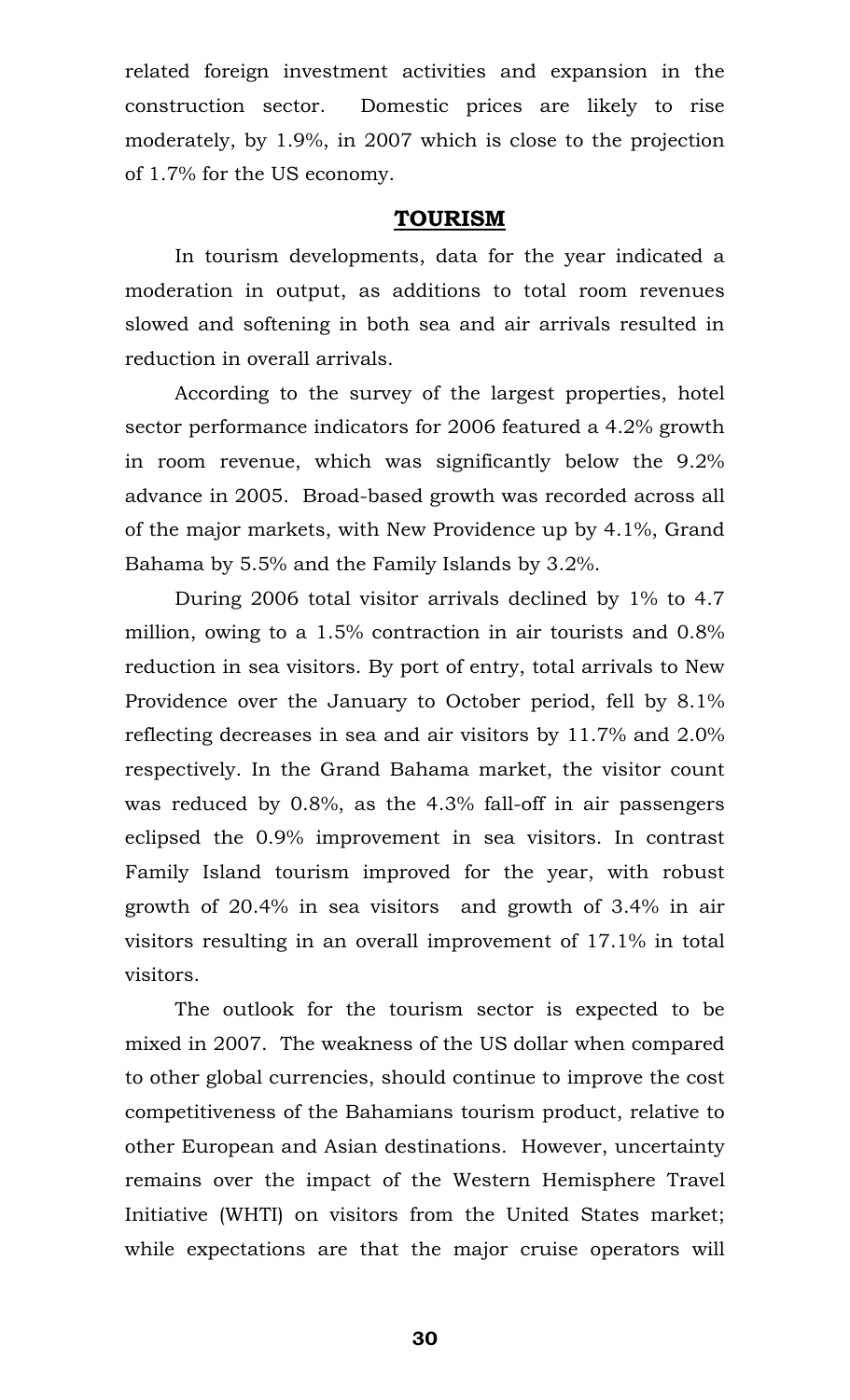continue to shift capacity to more profitable European destinations in 2007.

### **FINANCIAL SECTOR**

A recent study conducted by the consulting firm Oxford Economics indicates that the financial services industry contributes directly, approximately 15% of the country's GDP, thus confirming the importance of these activities to the overall growth and development of the Bahamian economy.

In the banking sector, merger and reorganization activities of many institutions, to meet the challenges of a more competitive environment, led to a decline in the number of bank and trust company licenses by 2 to 248. The number of public licensees was reduced by 6 to 143, while the number of restricted and non-active operations increased by 4 to105.

Since 30 June 2004, except for special managed arrangements approved by the Central Bank, all remaining licensees were required to meet the physical presence requirements, inclusive of a minimum level of dedicated staffing and record keeping within The Bahamas. In adherence to this requirement, the number of licensees operating through physical presence increased by 2 to 215. Another 33 institutions continued under restricted management arrangements approved by the Central Bank. Provisional information from the Central Bank's Annual Banking Survey showed that overall employment in the sector firmed by approximately 211 persons to 4,662 employees, with Bahamians accounting for 93.7% of the workforce. Moreover, banks' total expenditures expanded by an estimated 10.5% to \$470.5 million, occasioned by increases in operational and capital expenditures of 9.0% and 45.0%, respectively.

According to the Office of Registrar of Insurance Companies, during 2005 the number of licensed insurance operations in The Bahamas grew by 15 to 205 at end-2006, while the number of companies operating in the domestic sector rose by 1 to 10. Moreover, domestic brokers and agents and external operators totaled 99 and 10, respectively.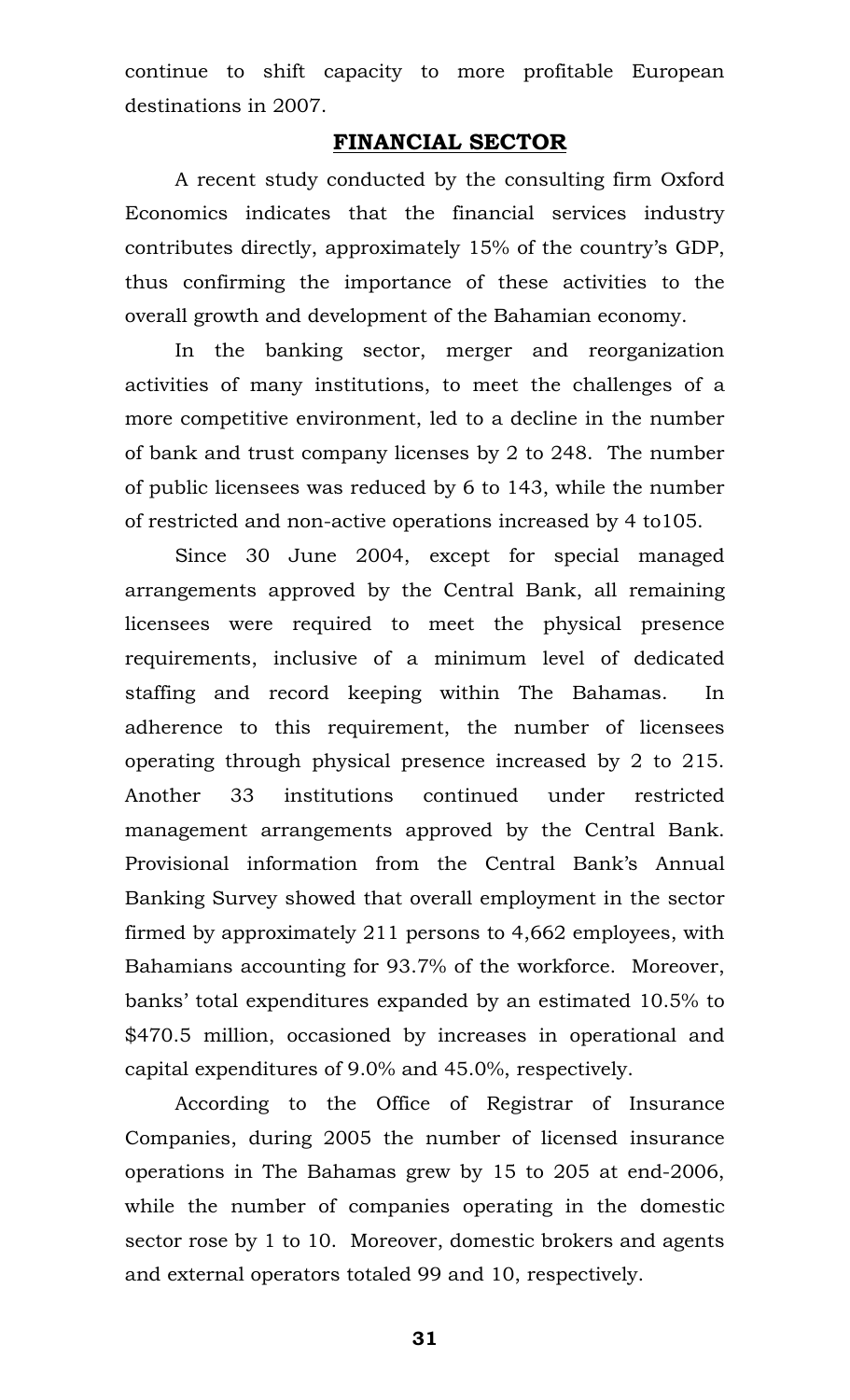The Securities Commission reported increases in the number of active investment (mutual) funds operating from or within The Bahamas, by 3.7% to 725, while the value of funds under management firmed by 17.0% to \$205.0 billion.

### **CONSTRUCTION**

The most recent economic indicators suggest that construction activity firmed during 2006, reinforced by ongoing resort developments, alongside increased residential investments. The outlook for the sector for 2007 remains relatively positive, although the momentum is expected to be somewhat constrained by less buoyant liquidity conditions and will depend on the rate at which foreign investment initiatives progress.

During 2006, total mortgage disbursements firmed by 22.5% to \$607.9 million, as residential and commercial disbursements increased by 19.4% and 56.1%, respectively. Moreover, outstanding mortgages expanded by 16.0% to \$2,503.9 million. The residential component grew at a slightly lower rate of 15.9% from 16.1% and accounted for 91.4% of the total. Moreover, the commercial segment rose by 16.8% from 13.9% in 2005 and accounted for the remaining 8.6% of the aggregate.

In contrast, mortgage commitments for new construction and repairs to existing structures―a more forward looking indicator of activity―contracted in both number and value, by 22.9% and 21.3% to 1,451 and \$180.3 million, respectively. The residential component, which accounted for the majority  $(95.4\%)$ , weakened by almost 20.0% to \$172.0 million. Further, commercial commitments (4.6% share of the total) fell by 42.9% to \$8.4 million.

Interest rate conditions remained favourable for potential buyers as average commercial and residential loan rates fell by 3 and 1 basis points to 8.9% and 8.3%, respectively.

### **INFLATION**

Despite the surge in international oil prices to historic highs in the first half of 2006, the economy continued to experience modest inflation, in line with the trends noted in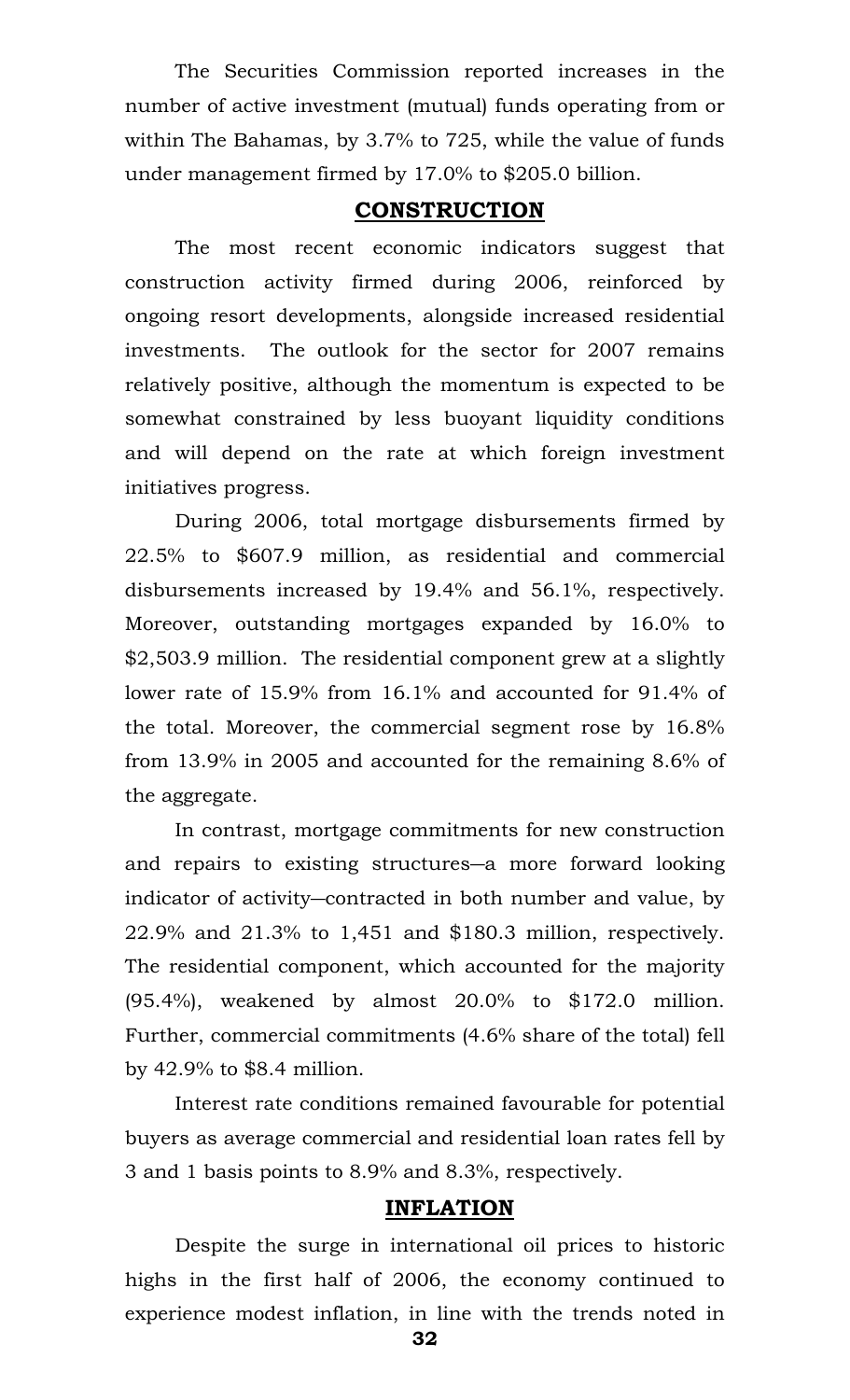the United States. The domestic inflation rate for 2006, as measured by the change in the Retail Price Index, was 1.83% as compared with 1.95% in 2005. Contributing to this moderation were decelerations in the average costs for transport & communication (1.97%), education (0.44%) and recreation & entertainment services (0.15%). Moreover, average cost increases for housing and medical care & health slowed by 1.10% and 1.67% to 1.66% and 1.75%, respectively.

Preliminary data for the twelve-month period ending March 2007, indicated a firming in prices, as the rate of inflation rose to 2.3%, compared to 1.82% in the comparable 2006 period. The strengthening reflected mainly higher costs for other goods & services, food & beverages, and medical care and health.

### **EMPLOYMENT**

Buoyed by the general improvement in economic conditions, preliminary estimates indicate that the unemployment rate in The Bahamas declined by 2.6% from 10.2% in 2005 to 7.6% in 2006. Among males, the unemployment rate declined to 6.9% in 2006 as compared with 9.2% in 2005, and female unemployment decreased by 11.2% in 2005 to 8.4% in 2006.

# **FOREIGN INVESTMENT AND THE BALANCE OF PAYMENTS**

Foreign investment reached new levels during the year, largely due to inflows into tourism developments. Capital receipts associated with a number of hotel projects, resulted in the capital account surplus of an estimated \$486.3 million to \$1,119.4 million. The main drivers of the expansion were direct investments, which increased by 22.7% to \$692.1 million, as well as "other investment" inflows which rose almost four-fold to \$509.5 million.

In contrast, the current account deficit deteriorated substantially, reflecting increased payments for oil imports, weakness in tourist expenditure and heightened consumer demand. The deficit expanded by \$729.5 million to \$1,582.5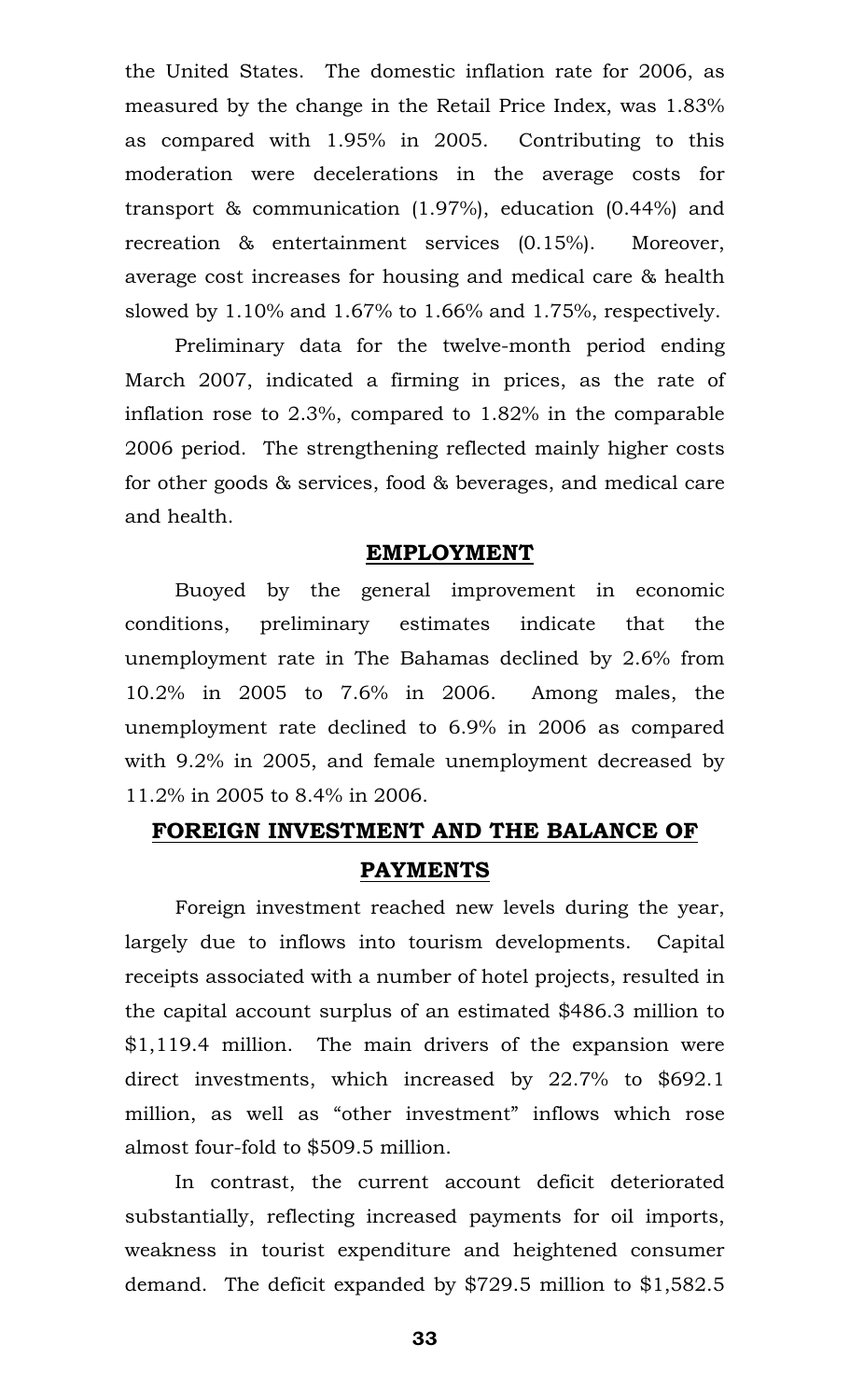million as the merchandise trade deficit firmed by \$105.5 million to \$1055.7 million. Moreover the services account surplus faced strong headwinds, declining by \$576.8 million to \$538.3 million. In addition, net current transfer receipts fell to \$52.8 million, compared to a value of \$85.4 million a year ago, while net income payments rose by \$14.6 million to \$217.8 million.

### **CAPITAL MARKETS**

Domestic capital market activity remained upbeat during 2006, as the Bahamas International Securities Exchange (BISX) All Share Price Index rose by 24.1% to 1,676.2 points, vis-à-vis growth of 30.0% a year earlier. As a result, the market capitalization on BISX rose by 20.8% to \$3.2 billion. However, both the volume and the value of the shares traded on BISX declined by 21.9% to 5,251,167 shares and \$28.7million, respectively. Further, valuation represented by the broader Fidelity Capital Market Limited's Index (Findex), which captures over-the-counter trading, advanced by 34.5% to 742.2 points following growth of 28.4% to 551.9 in the previous year.

The total number of publicly trading companies on the Exchange remained at 19. Inclusive of over-the-counter instruments and mutual funds, the total number of securities trading locally increased by 1 to 28 in 2006, reflecting the addition of the mutual fund, Fidelity Prime Income Fund Limited. Meanwhile, the number of over-the-counter securities remained unchanged at 4.

In other equity market developments, Kerzner International's Bahamian Depository Receipts (BDRS) were repurchased at \$8.09 per BDR share, an improvement over the initial list price of \$5.14 per share. This transaction formed part of a wider initiative to take the company private, and included the investor group Istithmar PJSC, Whitehall Street Global Real Estate Limited Partnership 2005, Colony Capital LLC, Providence Equity Partners, Inc. and The Related Companies, L.P.

ل المساوي المساوي المساوي المساوي المساوي المساوي المساوي المساوي المساوي المساوي المساوي المساوي المساوي المس<br>والمساوي المساوي المساوي المساوي المساوي المساوي المساوي المساوي المساوي المساوي المساوي المساوي المساوي المس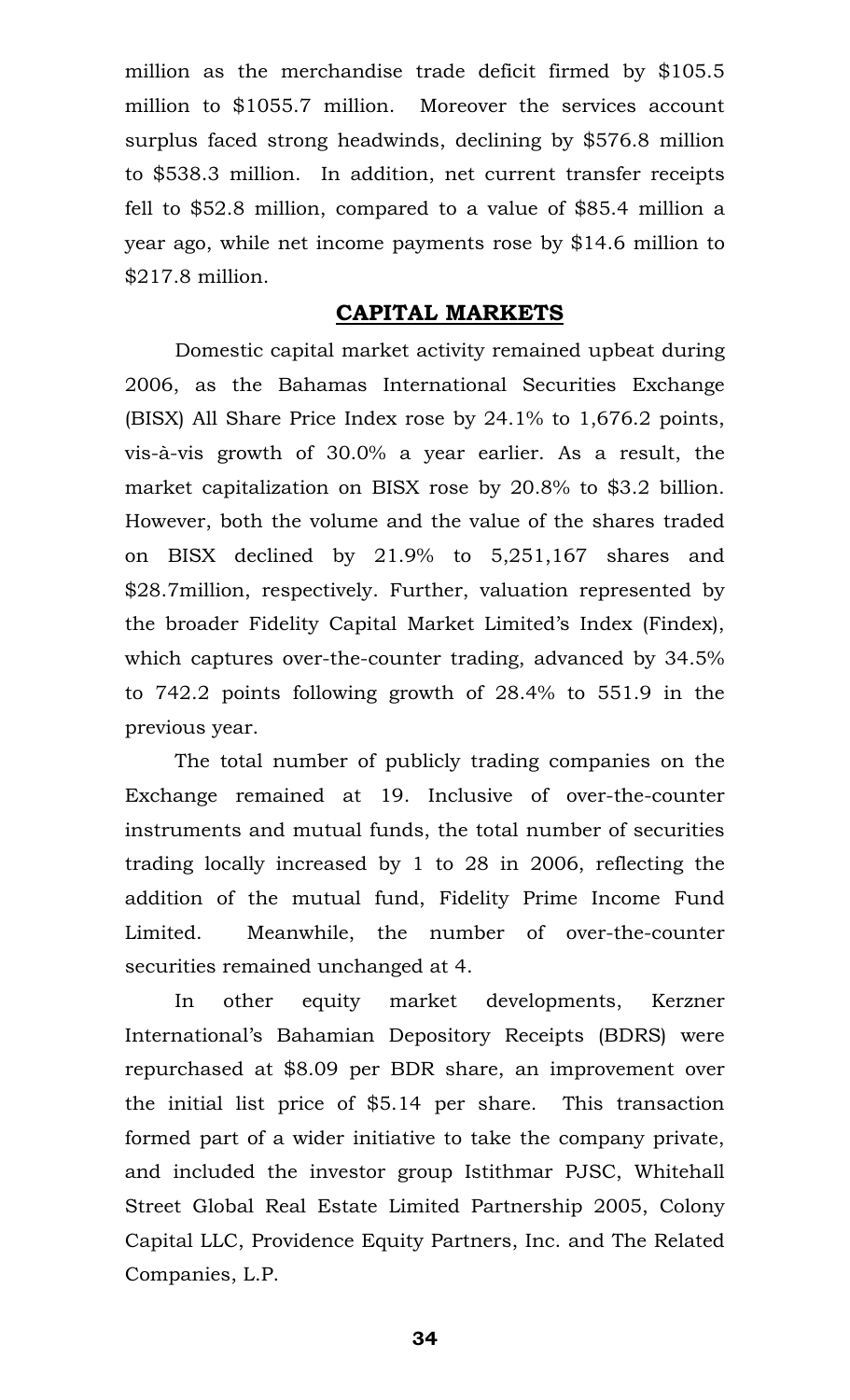Further, discussions between BISX and the Central Bank of The Bahamas regarding the development of a secondary trading market for Government securities were conducted during the year. The meetings focused on a variety of operational and capacity building aspects of this initiative.

### **PAYMENTS SYSTEMS MODERNIZATION**

The Central Bank and the Clearing Banks' Association (CBA) modernization of the domestic payments continued in 2006. In this regard, the association forged ahead with plans to implement an Automated Clearing House (ACH) system, which is an electronic funds transfer system that allows interbank clearing of retail payments among participating depository financial institutions. The task force, established by The CBA to oversee the implementation of the ACH system, solicited and reviewed proposals from several vendors for software and hardware solutions and is expected to make a selection during May.

For 2006, the total volume of transactions from the clearing banks and the Central Bank through the Real Time Gross Settlement System (RTGS), which was implemented in May 2004, increased by 65.2% to 31,438, while the corresponding value rose by 19.0% to \$9.3 billion.

Moreover, as part of the sustained movement towards technological advancement, several institutions have implemented per-authorized debits which are primarily used to pay insurance premiums, utility bills and credit cards. Further, indications are that the Customs Department initiated the use of credit cards as a means of payment for Government charges.

### **MONETARY & CREDIT DEVELOPMENTS**

The 2005 momentum of robust private sector credit growth, which followed the removal of credit restrictions in August 2004, continued during 2006; consequently, both external reserves and liquidity levels contracted significantly. However, banks still continued to adhere to stringent lending standards, as evidenced by the fact that the overall asset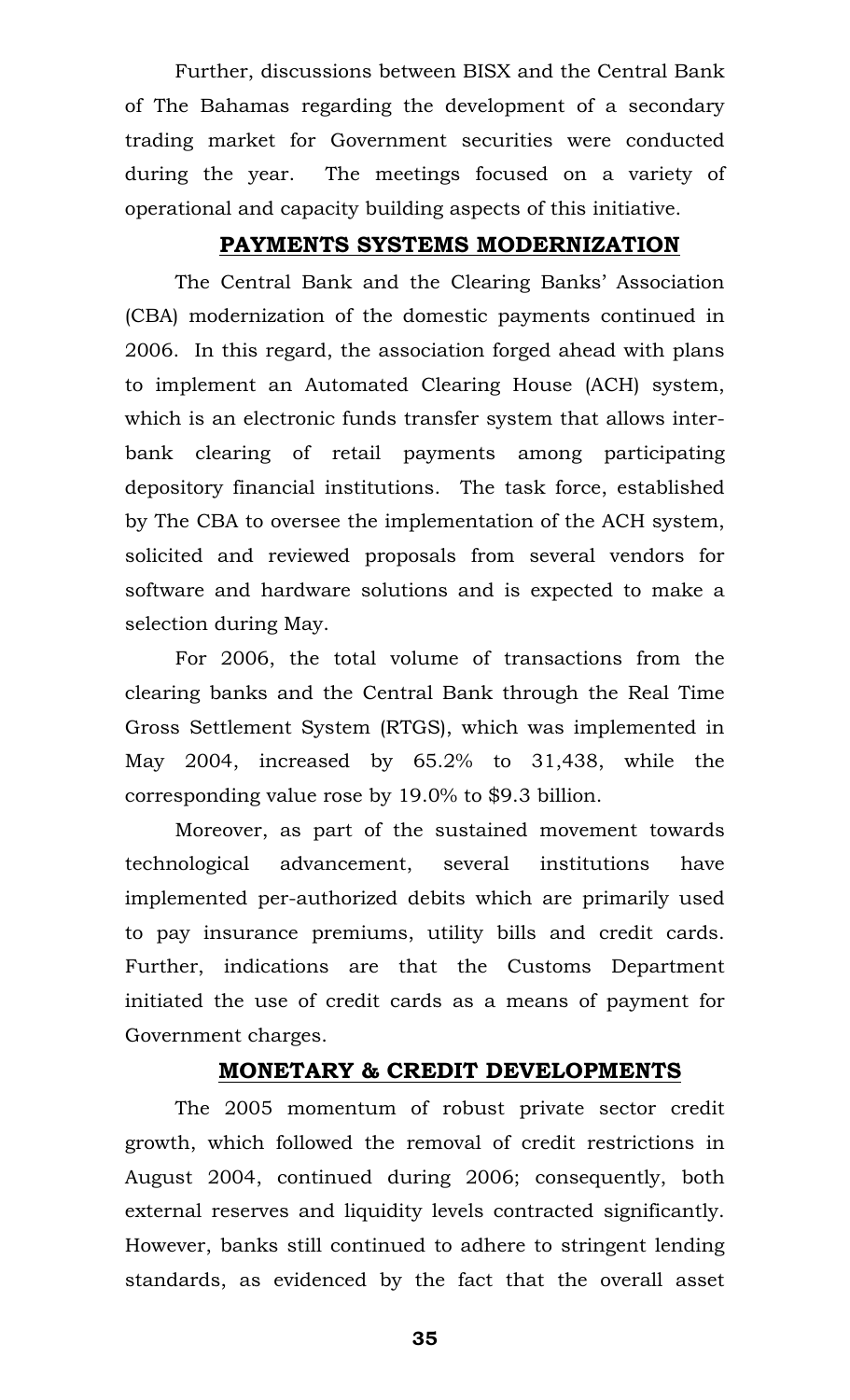quality of the banking system remained at relatively high levels.

During the year, the growth in total domestic credit was almost a third higher at \$843.4 million (14.3%) compared to \$672.3 million (12.9%) in 2005. Developments featured a 13.8% hike in Bahamian dollar credit from 12.7% last year; while foreign currency claims advanced by 17.9%, 3.8 percentage points higher than the previous year's expansion. Banks maintained their robust lending to the private sector in 2006, as credit firmed by 14.4%, boosting the outstanding level to \$5,668.7 million. Specifically, the Bahamian dollar component increased by 15.6% relative to 13.1% in the previous year; while accretions to foreign currency claims, which accelerated by 25.2% in 2005 as a result of funding associated with the Cable Beach re-development project, narrowed to a 3.4% gain in the review period. The main drivers of the growth in private sector credit were residential mortgages, consumer credit and personal overdrafts, which firmed by 16.3%, 14.5% and 44.2%, respectively. Net credit to the public sector rose by 13.6% compared to growth of 6.5% in the previous year. The outcome reflected the floating of a foreign currency bond issue by a public corporation during the latter half of the year, which elevated this sector's credit growth by 31.0% a reversal from a net repayment of 11.0% in 2005. In contrast, accretions to net claims on Government slowed to 5.4% vis-à-vis 17.4% in 2005.

External reserves contracted by \$79.1 million or 13.7% to \$499.7 million at end-2006, as the country faced strong headwinds from higher international oil prices, heightened import demand and significant outflows related to the purchase of foreign owned assets by local entities. Balances averaged \$580.2 million over the year, registering a month-end peak of \$665.5 million in May, but then declined markedly in the following months, before posting a modest \$49 million recovery in December. At year's end, reserves were equivalent to an estimated 14.6 weeks of non-oil imports, compared to 18.5 weeks at end-2005.

ل المساوت المساوت المساوت المساوت المساوت المساوت المساوت المساوت المساوت المساوت المساوت المساوت المساوت المس<br>والمساوت المساوت المساوت المساوت المساوت المساوت المساوت المساوت المساوت المساوت المساوت المساوت المساوت المس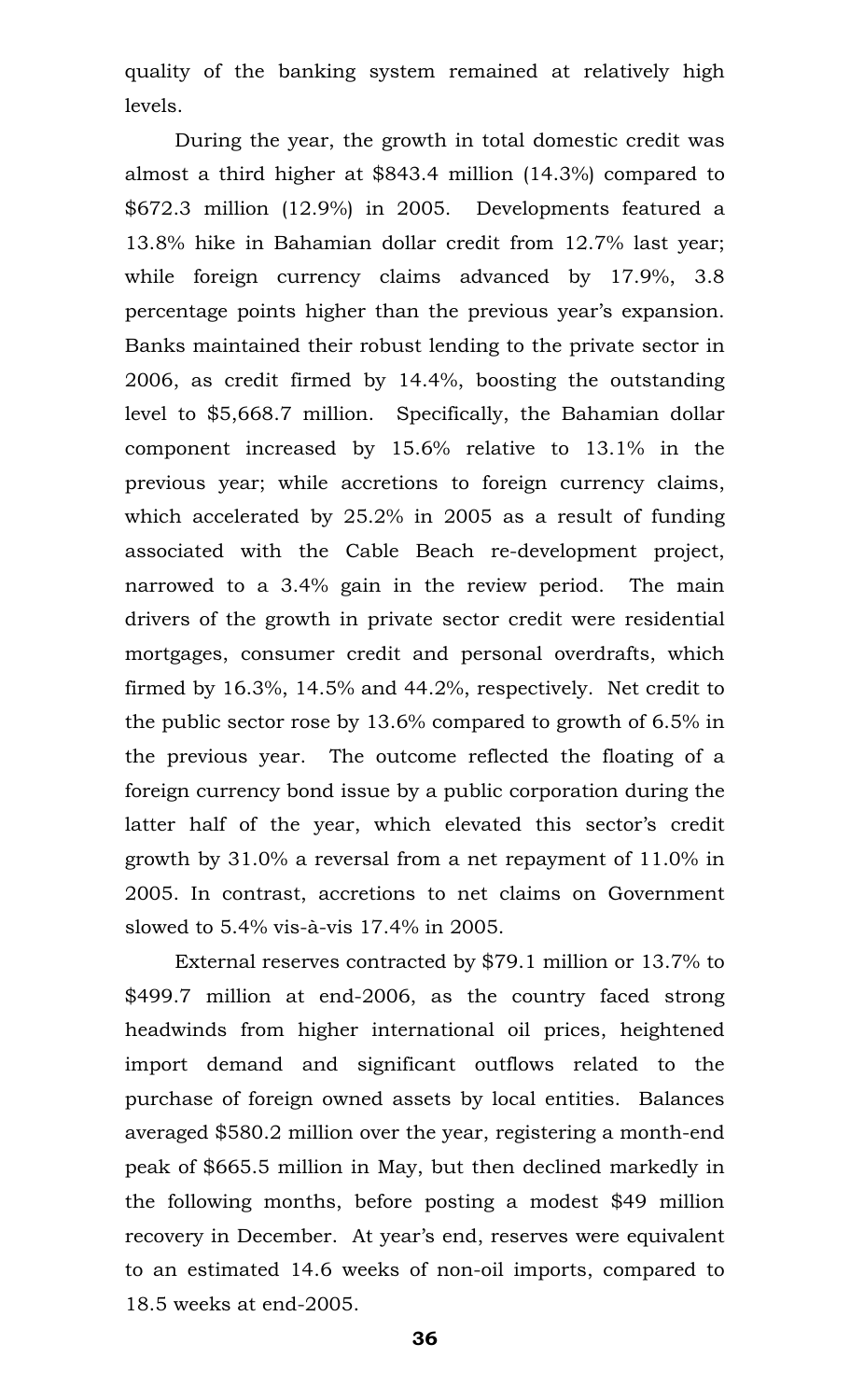Over the first three months of 2007, buttressed by increased foreign currency receipts, reserves firmed by \$123.9 million to \$623.6 million; exceeding the \$59.1 million build up to \$637.9 million in the comparative 2005 period.

In 2006, occasioned by increased competition among commercial banks and the tightening in liquidity conditions, the weighted average loan rate fell by 37 basis points to 9.97%; while the counterpart deposit rate firmed by 14 basis points to 3.36%. In terms of the major categories for loans, the average interest rate for consumer loans fell by 26 basis points to 11.96%; overdrafts by 29 basis points to 10.56% and residential mortgages by 23 basis points to 7.84%. Conversely, the average loan rate for commercial mortgages rose by 27 basis points to 8.37%. For deposits, the average savings rate declined by 10 basis points to 2.16%, and the average range for fixed deposit rates widened to 3.17% – 4.17% vis-à-vis 3.13% – 3.62% in 2005.

### **NATIONAL DEBT**

During 2006, the Direct Charge on Government expanded by 6.6% (\$146.5 million) to \$2,381.7 million, compared to an increase of 6.5% (\$137.3 million) to \$2,235.2 million in the previous year. More specifically, Bahamian dollar claims, which comprised the majority (87.9%) of the total, grew by  $7.4\%$  (\$144.4 million) to \$2,093.1 million; while the level of foreign currency debt increased marginally by \$2.1million or 0.7% to \$288.6 million.

Government's contingent liabilities experienced slight growth of 0.4% (\$1.9 million) to \$499.1 million in 2006, compared to an increase of 13.0% (\$57.3 million) to \$497.2 million in the previous period, as net increases in borrowings by The Bahamas Mortgage Corporation and the Education Loan Authority, were negated by reductions in the outstanding obligations of several other public corporations.

Public corporations' outstanding debt advanced by 18.9%  $(\$112.9 \text{ million})$  to  $\$711.6 \text{ million compared}$ to a 2.3% (\$13.6 million) rise in the previous year. The